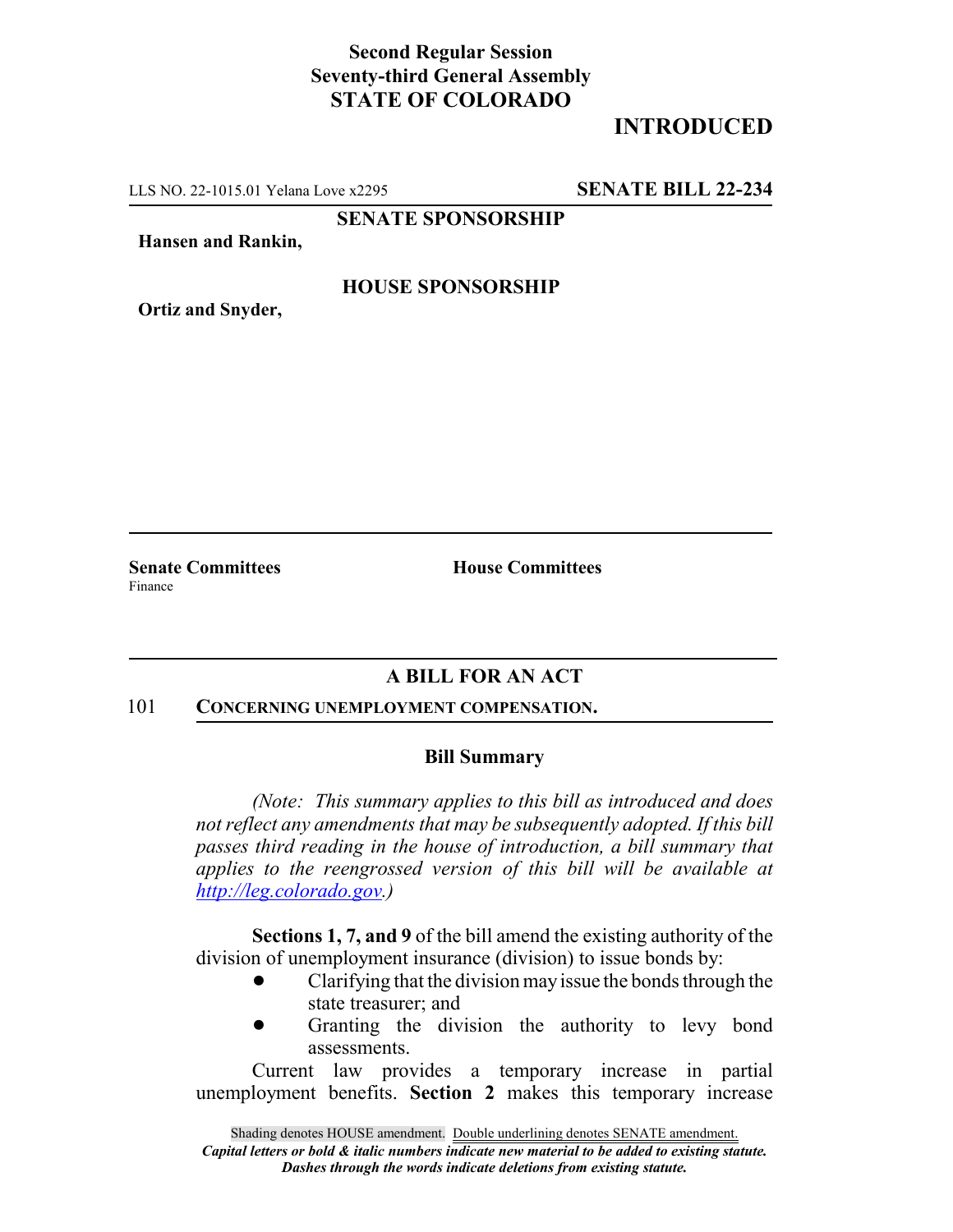permanent.

**Section 3** repeals the requirement that an individual wait at least one week before becoming eligible for unemployment compensation. This repeal will take effect when the unemployment compensation fund reaches a balance of at least \$1 billion.

**Section 4** requires the division to study how to implement a dependent allowance for individuals receiving unemployment compensation.

**Sections 4 and 10** require the department of labor and employment to award grants to one or more third-party administrators for the purpose of providing recovery benefits to eligible individuals. The grants to the third-party administrators and the recovery benefits are funded through .00035 of the premium each employer is required to submit to the division. An individual is eligible to receive recovery benefits if the individual, regardless of the individual's immigration status:

- Separated from employment through no fault of the individual;
- Received income from employment during a qualified base period or alternative base period;
- Attests that the individual is not currently receiving any state-administered wage replacement assistance;
- Is not eligible for state-administered wage replacement assistance for reasons related to the individual's authorization to work; and
- ! Has a pay stub or form W-2 to verify the individual's employment and wage withholding.

**Section 5** requires an employer to provide an employee with certain information about unemployment compensation upon the employee's separation from employment.

**Section 6** extends the hold on an employer's solvency surcharge through calendar year 2023.

**Sections 8 and 12** require the state treasurer to transfer \$600 million to a newly created fund. The transfer is from money received by the state through the federal "American Rescue Plan Act of 2021". The money in the fund may be used only to repay the outstanding balance of federal advances provided to the state through the unemployment insurance trust fund and interest owed on the advances.

Current law requires an individual to repay the division for overpaid unemployment compensation benefits unless the division finds that repayment would be inequitable. **Section 11** sets forth factors that the division must consider in determining whether repayment would be inequitable.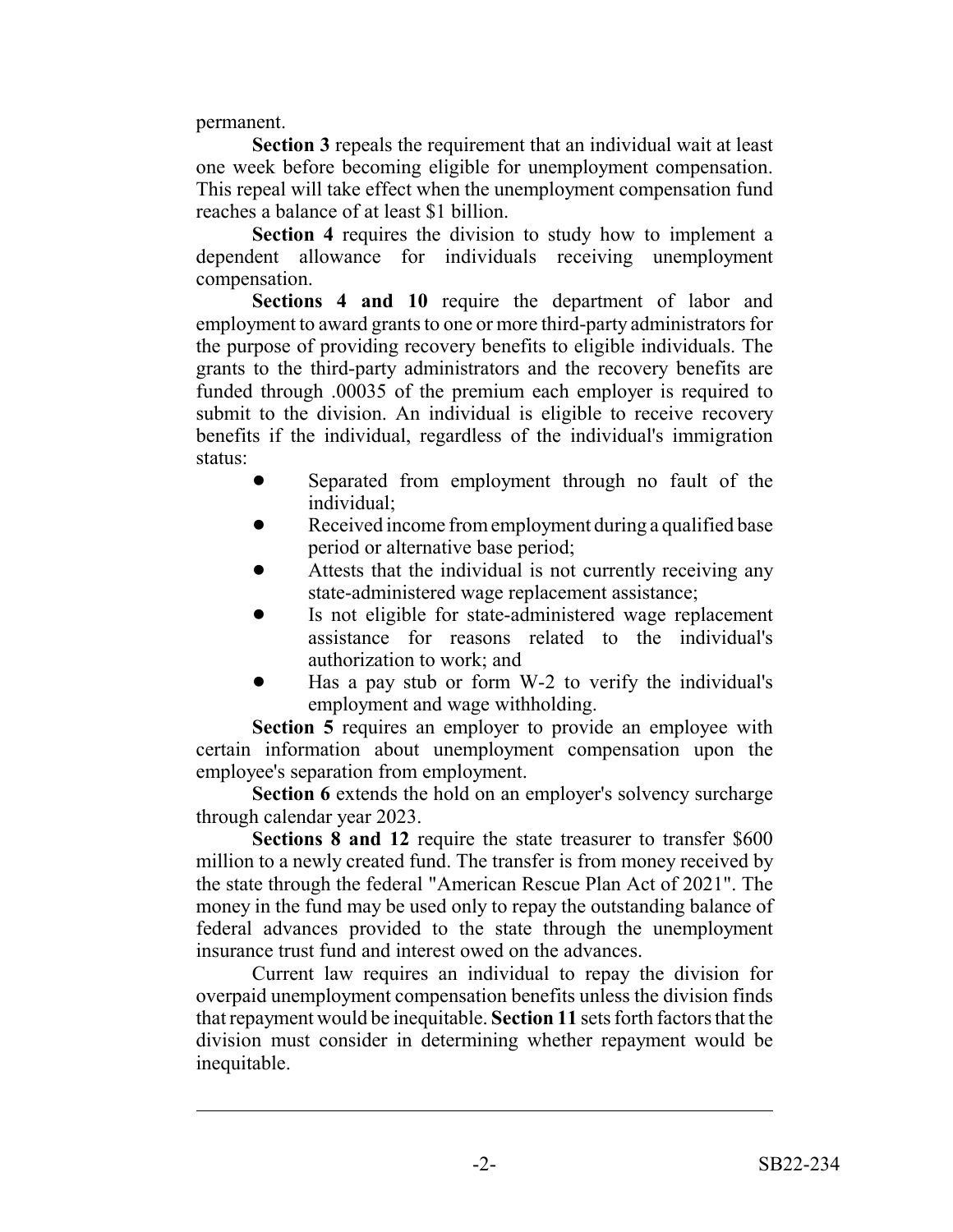1 *Be it enacted by the General Assembly of the State of Colorado:*

2 **SECTION 1.** In Colorado Revised Statutes, 8-71-103, **amend** 3 (2)(d)(I) and (2)(d)(II) as follows:

4 **8-71-103. Organization of division - authority to issue bonds.**  $5$  (2) (d) (I) Upon receiving the certifications specified in subparagraphs 6 (HII) and (IV) of this paragraph (d) SUBSECTIONS  $(2)(d)(III)$  AND  $7 \qquad (2)(d)(IV)$  OF THIS SECTION, the division may issue revenue bonds for the 8 same purposes and on the same terms, and levy and apply the proceeds of 9 bond assessments for the same purposes and in the same manner, as the 10 Colorado housing and finance authority may issue bonds and MAY levy 11 and apply the proceeds of bond assessments under section 29-4-710.7, 12 C.R.S., substituting references to the division for references to the 13 authority under that section. THE STATE TREASURER MAY ADVISE THE 14 DIVISION IN ACCORDANCE WITH SECTION 24-36-121. Bond assessments 15 levied by the division may be used to pay revenue bonds issued by the 16 division under this paragraph  $(d)$  SUBSECTION  $(2)(d)$  or revenue bonds 17 issued by the Colorado housing and finance authority under section 18 29-4-710.7. C.R.S.

19 (II) Any bonds issued pursuant to this paragraph (d) SUBSECTION  $20$  (2)(d) must be executed and delivered by the director of the division and 21 may be in the form, may be sold, and may have the same terms as 22 provided in section 43-4-807 (1)(b) and (1)(c);  $C.R.S.,$  may contain the 23 provisions permitted by section  $43-4-807$  (1)(d); C.R.S., shall be legal 24 investments for the entities described in, AND subject to the terms set 25 forth in, section 43-4-807 (3);  $C.R.S.,$  and shall be exempt from taxation 26 and assessments in the state as provided in section  $43-4-807$  (4). C.R.S. 27 The division may invest or deposit any proceeds and interest from the sale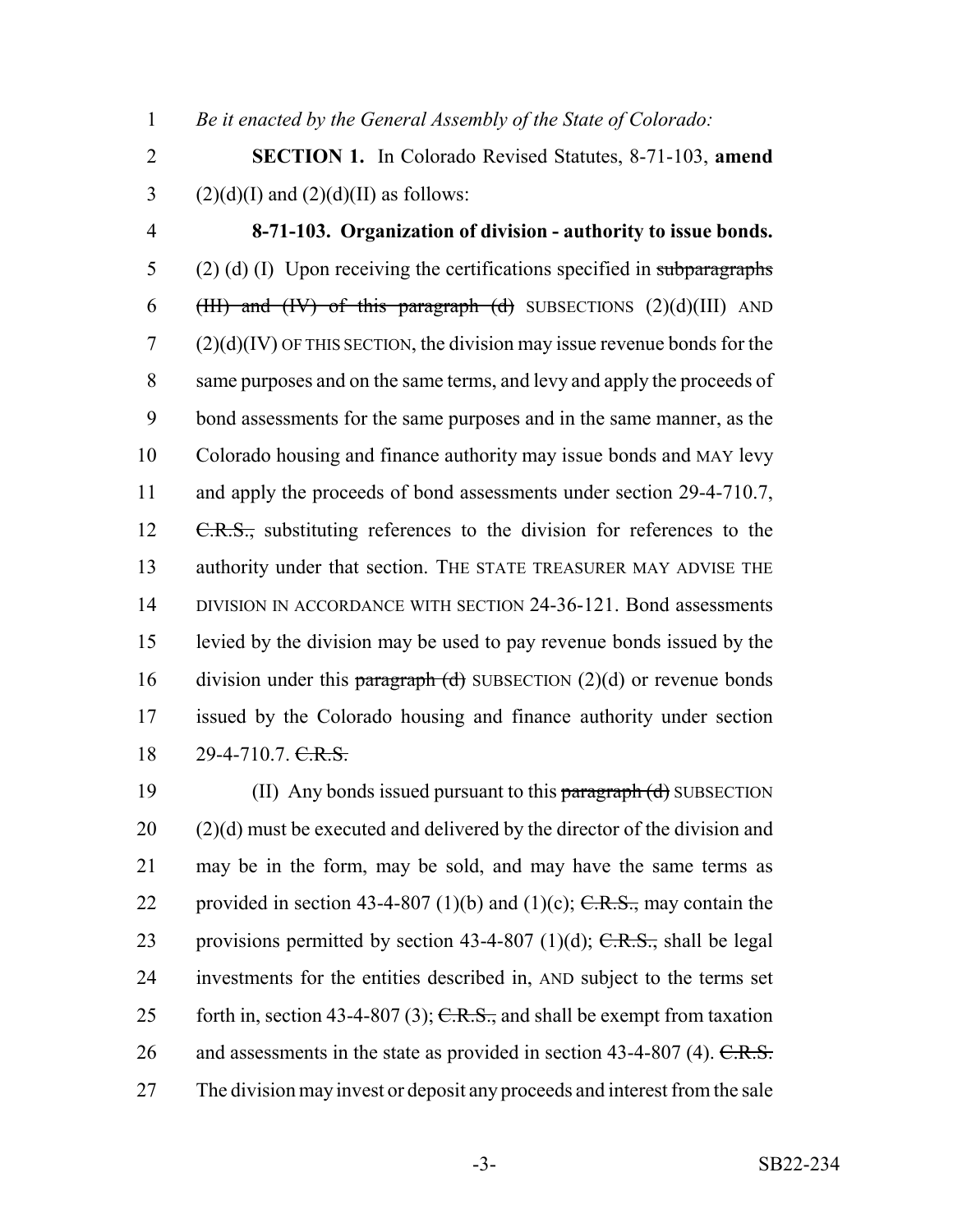1 of such bonds as provided in section  $43-4-807$  (2). C.R.S. The division 2 shall have HAS the power to enter into all other contracts or agreements, which contracts and agreements are not subject to the "Procurement 4 Code", articles 101 to 112 of title 24, C.R.S., that are necessary or 5 incidental to the exercise of its powers and duties under this paragraph  $(d)$  SUBSECTION (2)(d), including the power to engage the services of consultants, financial advisors, underwriters, bond insurers, letter of credit banks, rating agencies, and agents and other persons whose services may be required or deemed advantageous by the division, and the power to enter into interest rate exchange agreements for bonds that have been 11 issued in accordance with this  $\frac{1}{2}$  paragraph (d) SUBSECTION (2)(d). The amount of outstanding liability for bonds issued pursuant to this 13 paragraph (d) SUBSECTION  $(2)(d)$  or section 29-4-710.7 C.R.S., is not 14 taken into account for purposes of rate setting under article 76 of this title TITLE 8. THE AMOUNT OF OUTSTANDING LIABILITY FOR BONDS ISSUED PURSUANT TO THIS SUBSECTION (2)(d) AND FINANCIAL OBLIGATIONS UNDER SECTION 24-36-121 IS NOT TAKEN INTO ACCOUNT FOR PURPOSES OF 18 RATE SETTING UNDER ARTICLE 76 OF THIS TITLE 8.

 **SECTION 2.** In Colorado Revised Statutes, 8-73-103, **amend** (1) as follows:

 **8-73-103. Benefits for partial unemployment.** (1) (a) Each eligible individual who is partially unemployed shall be paid a partial benefit. Partial benefits shall be in an amount equal to the eligible individual's weekly benefit amount for total unemployment, minus that 25 part of wages payable to the individual with respect to the week that is in 26 excess of twenty-five FIFTY percent of the individual's weekly benefit amount as computed in accordance with section 8-73-102, and the benefit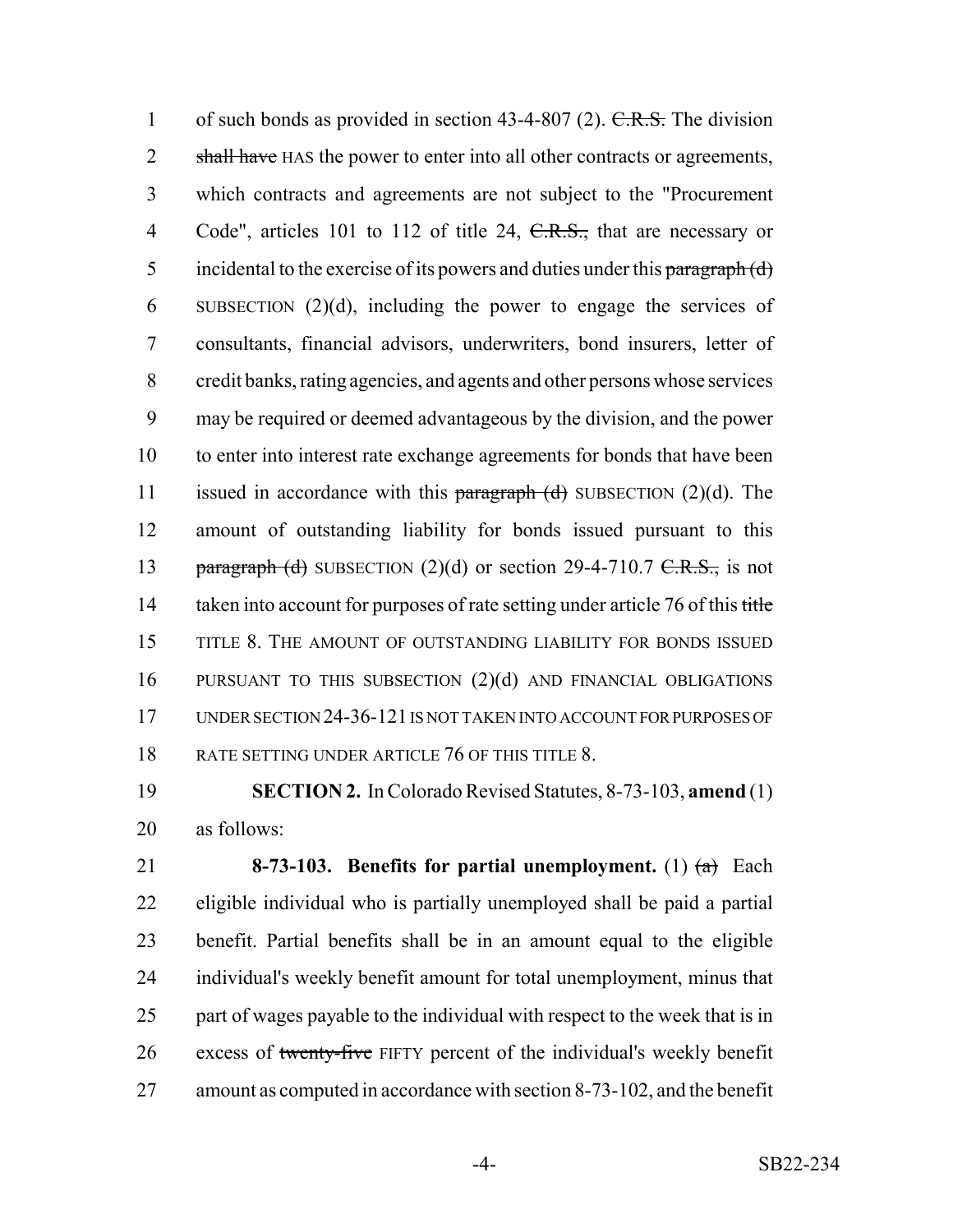payment resulting shall be computed to the next lower multiple of one dollar.

3 (b) (I) Notwithstanding subsection  $(1)(a)$  of this section, on and 4 after July 14, 2020, and for two calendar years thereafter, partial benefits shall be in an amount equal to the eligible individual's weekly benefit amount for total unemployment, minus that part of wages payable to the individual with respect to the week that is in excess of fifty percent of the individual's weekly benefit amount as computed in accordance with 9 section 8-73-102, and the benefit payment resulting shall be computed to 10 the next lower multiple of one dollar.

 (II) This subsection (1)(b) is repealed, effective September 1,  $12 \frac{2022}{20}$ 

 **SECTION 3.** In Colorado Revised Statutes, 8-73-107, **amend** (1)(d) as follows:

 **8-73-107. Eligibility conditions - penalty - repeal.** (1) Any unemployed individual shall be eligible to receive benefits with respect to any week only if the division finds that:

 (d) (I) The individual has been either totally or partially unemployed for a waiting period of one week. No benefits are payable for the waiting period. No week shall be counted as a week of unemployment 21 for the purposes of this paragraph  $(d)$  SUBSECTION  $(1)(d)$ :

22  $(H(A))$  Unless it occurs within the benefit year, which includes the 23 week with respect to which he THE INDIVIDUAL claims payment of benefits;

25 (H) (B) If benefits have been paid with respect thereto TO THE WEEK;

27 (HH) (C) Unless the individual was eligible for benefits with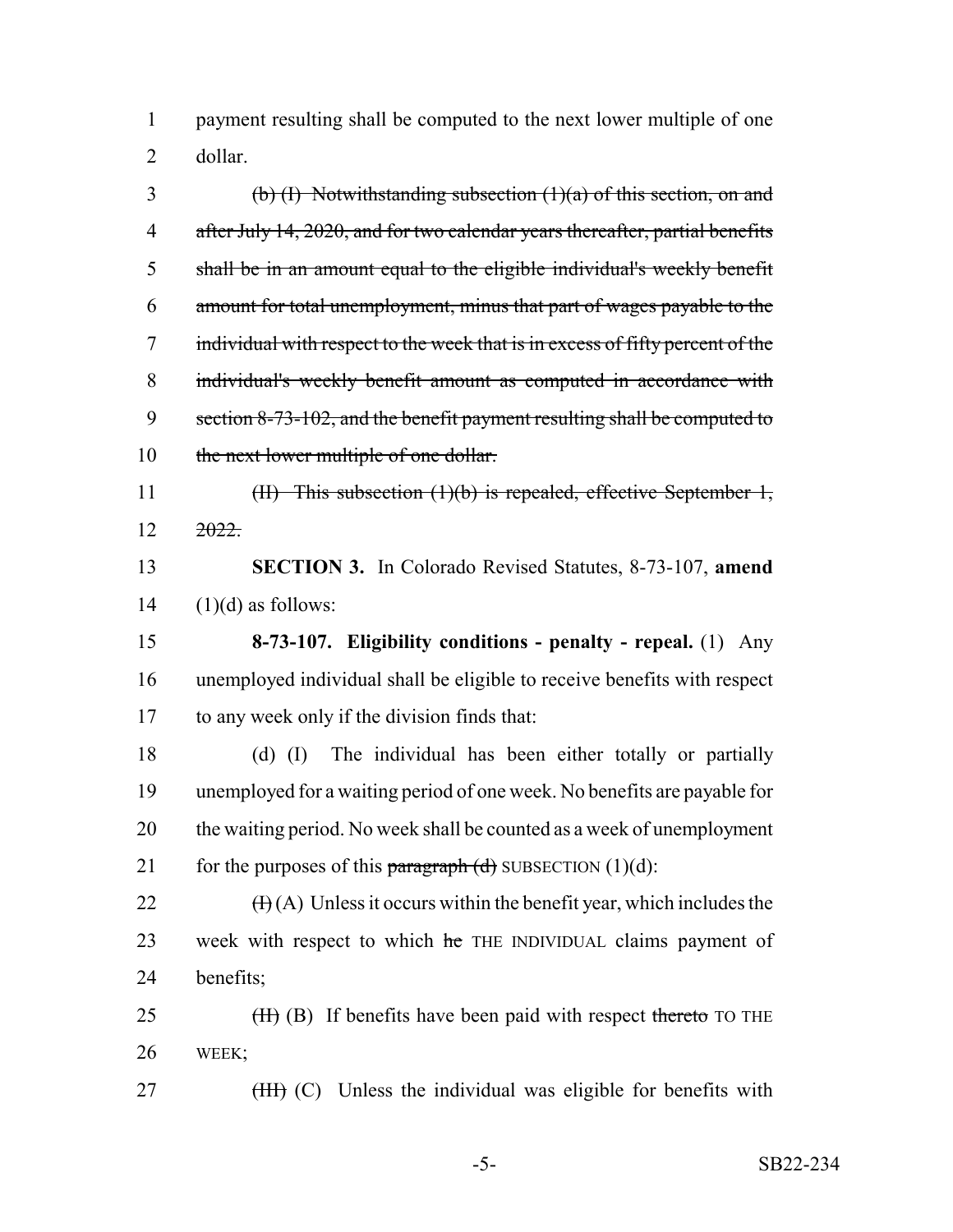1 respect thereto TO THE WEEK under THE provisions of sections 8-73-107 to 8-73-112;

 $\left(\frac{H}{V}\right)(D)$  Unless total wages earned for the week are less than the weekly benefit amount.

 (II) THIS SUBSECTION (1)(d) WILL BE REPEALED IF THE BALANCE OF THE UNEMPLOYMENT COMPENSATION FUND REACHES AT LEAST ONE BILLION DOLLARS. THE DIRECTOR OF THE DIVISION SHALL NOTIFY THE REVISOR OF STATUTES IN WRITING OF THE DATE ON WHICH THE CONDITION 9 SPECIFIED IN THIS SUBSECTION  $(1)(d)(II)$  has occurred by E-MAILING 10 THE NOTICE TO REVISOROFSTATUTES.GA@STATE.CO.US. THIS SUBSECTION (1)(d) IS REPEALED, EFFECTIVE UPON THE DATE IDENTIFIED IN THE NOTICE ON WHICH THE BALANCE OF THE UNEMPLOYMENT COMPENSATION FUND REACHED AT LEAST ONE BILLION DOLLARS OR, IF THE NOTICE DOES NOT 14 SPECIFY THAT DATE, UPON THE DATE OF THE NOTICE TO THE REVISOR OF STATUTES.

 **SECTION 4.** In Colorado Revised Statutes, **add** 8-73-115 and 8-73-116 as follows:

 **8-73-115. Dependent allowance - study - repeal.** (1) THE DEPARTMENT OF LABOR AND EMPLOYMENT SHALL STUDY HOW TO CREATE AN ADDITIONAL ALLOWANCE, EFFECTIVE JULY 1, 2023, FOR THE DEPENDENTS OF INDIVIDUALS WHO ARE ELIGIBLE TO RECEIVE 22 UNEMPLOYMENT COMPENSATION BENEFITS.

23 (2) THE STUDY MUST INCLUDE:

 (a) THE PROPOSED BENEFIT AMOUNTS AND BENEFIT ADEQUACY STANDARDS;

(b) UTILIZATION ESTIMATES;

(c) AN ESTIMATION OF THE COSTS OF PROVIDING A DEPENDENT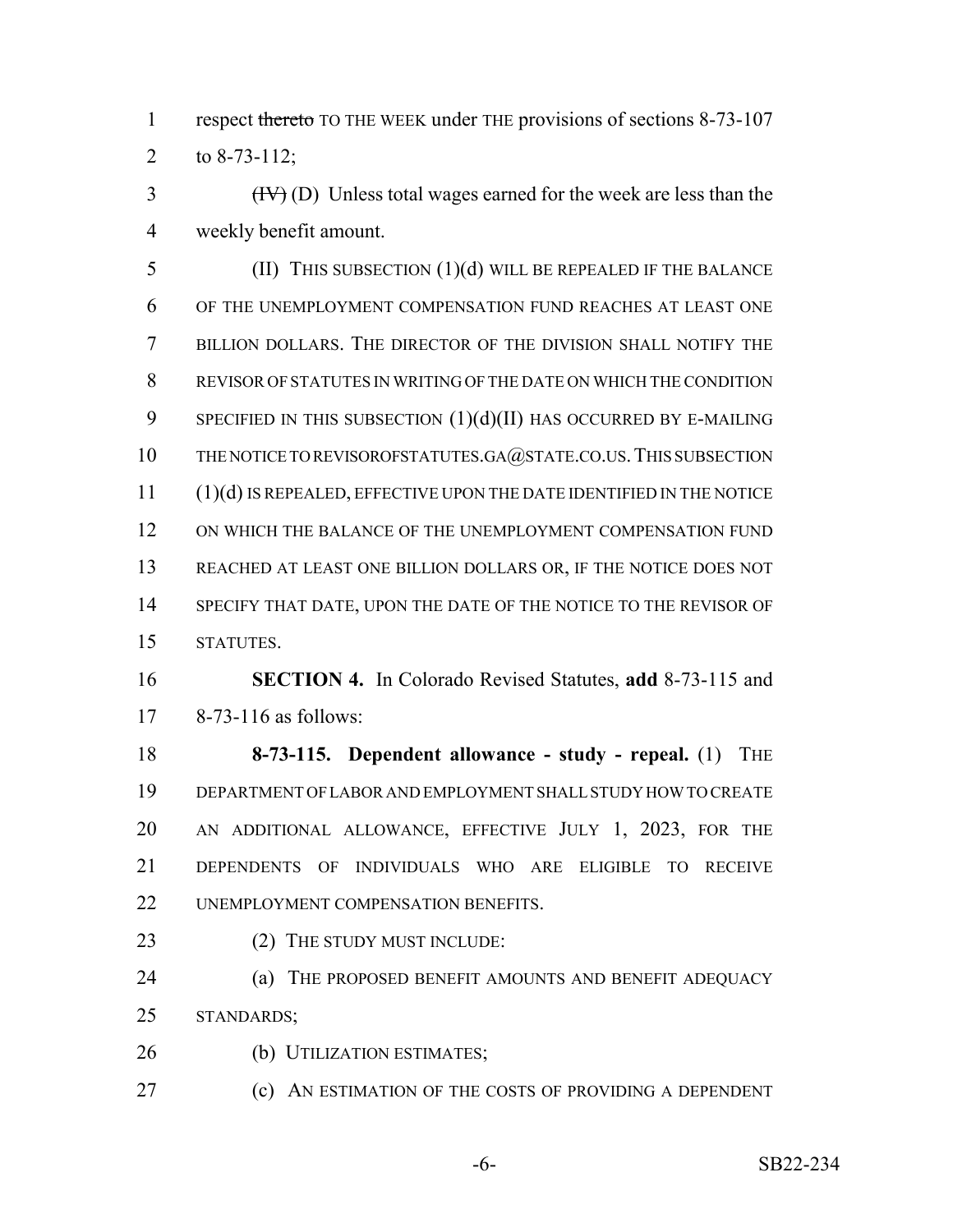ALLOWANCE;

2 (d) THE POTENTIAL IMPACT OF THE DEPENDENT ALLOWANCE ON LOW-WAGE CLAIMANTS, INCLUDING THE EFFECT ON SUFFICIENT JOB SEARCHING AND HIGH-QUALITY JOB MATCHING;

 (e) A SUMMARY OF THE DEPENDENT ALLOWANCES OFFERED IN OTHER STATES; AND

 (f) OTHER CHALLENGES THAT UNEMPLOYED, LOW-WAGE INDIVIDUALS WOULD FACE IN SECURING NEW EMPLOYMENT WHILE MEETING BASIC NEEDS WITH THE AMOUNT OF UNEMPLOYMENT COMPENSATION THAT THE INDIVIDUAL WOULD RECEIVE WITHOUT THE DEPENDENT ALLOWANCE.

 (3) NO LATER THAN JANUARY 15, 2023, THE DEPARTMENT OF LABOR AND EMPLOYMENT SHALL SUBMIT A REPORT ON THE STUDY TO THE SENATE BUSINESS, LABOR, AND TECHNOLOGY COMMITTEE AND THE HOUSE BUSINESS AFFAIRS AND LABOR COMMITTEE, OR THEIR SUCCESSOR COMMITTEES.

(4) THIS SECTION IS REPEALED, EFFECTIVE SEPTEMBER 1, 2023.

 **8-73-116. Benefit recovery fund - recovery benefits - eligible individuals - third-party administrator - definitions - rules.** (1) AS 20 USED IN THIS SECTION:

 (a) "DEPARTMENT" MEANS THE DEPARTMENT OF LABOR AND EMPLOYMENT.

 (b) "ELIGIBLE INDIVIDUAL" MEANS AN INDIVIDUAL WHO, 24 REGARDLESS OF IMMIGRATION STATUS:

 (I) HAS SEPARATED FROM EMPLOYMENT THROUGH NO FAULT OF THE INDIVIDUAL DUE TO ONE OR MORE OF THE FACTORS OUTLINED IN SECTION 8-73-108 (4);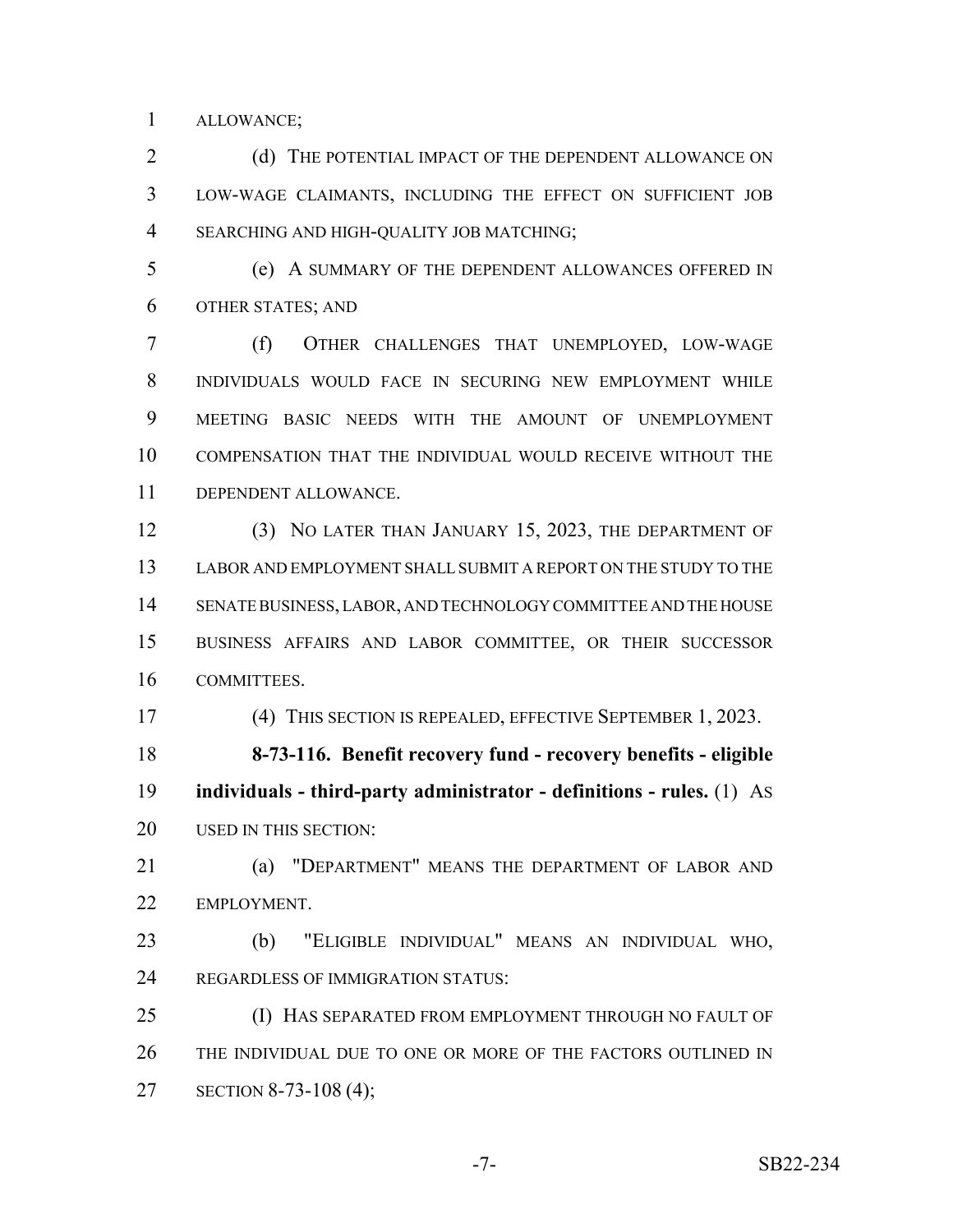(II) RECEIVED INCOME FROM EMPLOYMENT DURING A QUALIFIED BASE PERIOD OR ALTERNATIVE BASE PERIOD AS DEFINED IN SECTION 8-70-103;

 (III) ATTESTS THAT THE INDIVIDUAL IS NOT CURRENTLY RECEIVING ANY STATE-ADMINISTERED WAGE REPLACEMENT ASSISTANCE;

 (IV) IS NOT ELIGIBLE FOR STATE-ADMINISTERED WAGE REPLACEMENT ASSISTANCE FOR REASONS RELATED TO THE INDIVIDUAL'S AUTHORIZATION TO WORK; AND

 (V) HAS A PAY STUB OR FORM W-2 TO VERIFY THE INDIVIDUAL'S EMPLOYMENT AND WAGE WITHHOLDING.

 (c) "FUND" MEANS THE BENEFIT RECOVERY FUND CREATED IN 12 SUBSECTION (2) OF THIS SECTION.

 (d) "RECOVERY BENEFITS" MEANS BENEFITS CALCULATED 14 PURSUANT TO SUBSECTION (5) OF THIS SECTION.

 (e) "THIRD-PARTY ADMINISTRATOR" MEANS AN ENTITY WITH WHICH THE DIVISION CONTRACTS TO ADMINISTER PAYMENTS TO ELIGIBLE 17 INDIVIDUALS FROM THE FUND PURSUANT TO SUBSECTION (5) OF THIS SECTION.

 (2) (a) THERE IS HEREBY CREATED IN THE STATE TREASURY THE BENEFIT RECOVERY FUND TO PROVIDE GRANTS TO A THIRD-PARTY 21 ADMINISTRATOR TO PROVIDE PAYMENTS TO ELIGIBLE INDIVIDUALS.

22 (b) THE FUND CONSISTS OF:

**(I) MONEY TRANSFERRED TO THE FUND PURSUANT TO SECTION** 8-77-109 (2)(a); AND

 (II) GIFTS, GRANTS, AND DONATIONS RECEIVED BY THE DEPARTMENT FROM ANY OTHER PUBLIC OR PRIVATE ORGANIZATION OR ENTITY OR INDIVIDUAL AND ANY INTEREST EARNED ON SUCH GIFTS,

-8- SB22-234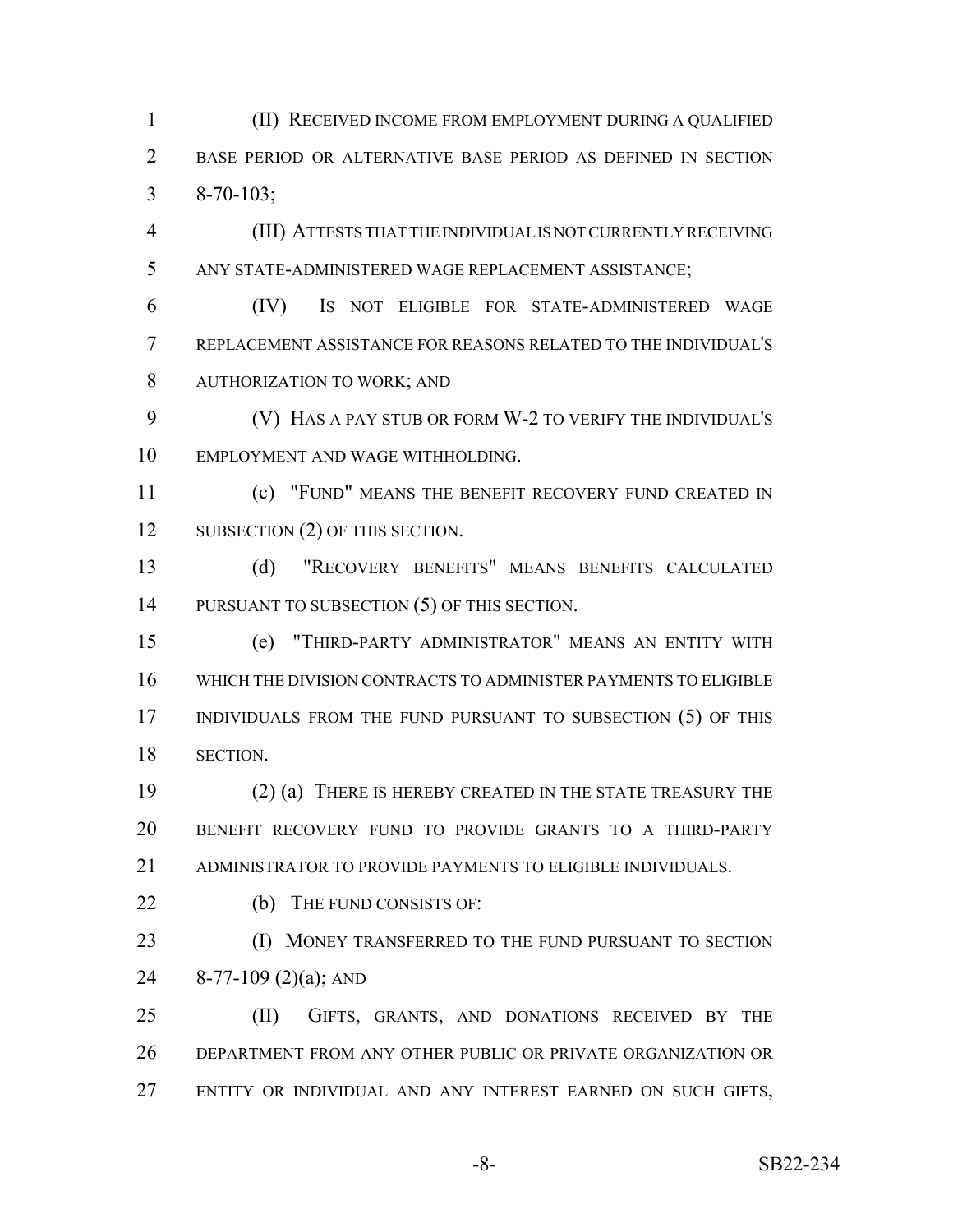GRANTS, AND DONATIONS.

2 (c) THE STATE TREASURER SHALL CREDIT ALL INTEREST AND INCOME DERIVED FROM THE DEPOSIT AND INVESTMENT OF MONEY IN THE FUND TO THE FUND.

 (d) MONEY IN THE FUND IS CONTINUOUSLY APPROPRIATED TO THE DEPARTMENT FOR THE PURPOSES OF THIS SECTION.

 (e) (I) IF THE AMOUNT IN THE FUND EXCEEDS THIRTY MILLION DOLLARS, AS ADJUSTED FOR THE UNITED STATES DEPARTMENT OF LABOR'S BUREAU OF LABOR STATISTICS CONSUMER PRICE INDEX FOR DENVER-AURORA-LAKEWOOD OR ITS SUCCESSOR INDEX, EXCLUDING GIFTS, GRANTS, OR DONATIONS, THE STATE TREASURER SHALL TRANSFER THE MONEY IN THE FUND IN EXCESS OF THIRTY MILLION DOLLARS TO THE UNEMPLOYMENT COMPENSATION FUND CREATED IN SECTION 8-77-101(1).

**(II)** THE DEPARTMENT MAY CONTINUE TO SOLICIT AND ACCEPT GIFTS, GRANTS, AND DONATIONS REGARDLESS OF THE FUND BALANCE.

 (3) (a) EACH QUARTER, TO THE EXTENT ALLOWED BY THE UNITED STATES DEPARTMENT OF LABOR EMPLOYMENT TRAINING ADMINISTRATION, THE DEPARTMENT SHALL ALLOCATE THE MONEY IN THE FUND TO ONE OR MORE THIRD-PARTY ADMINISTRATORS FOR THE PURPOSE OF PROVIDING RECOVERY BENEFITS TO ELIGIBLE INDIVIDUALS. AT A MINIMUM, A THIRD-PARTY ADMINISTRATOR MUST HAVE EXPERIENCE BUILDING AND OPERATING FINANCIAL BENEFIT SYSTEMS THAT ARE PROVEN TO BE ACCESSIBLE AND RESPONSIVE TO THE TARGET POPULATION.

 (b) THE DEPARTMENT SHALL DEVELOP A PROCESS FOR CONTRACTING WITH THIRD-PARTY ADMINISTRATORS TO PROVIDE RECOVERY BENEFITS TO ELIGIBLE INDIVIDUALS, AND MAY DEVELOP GUIDANCE AS NECESSARY, INCLUDING RULES SPECIFYING THE GRANT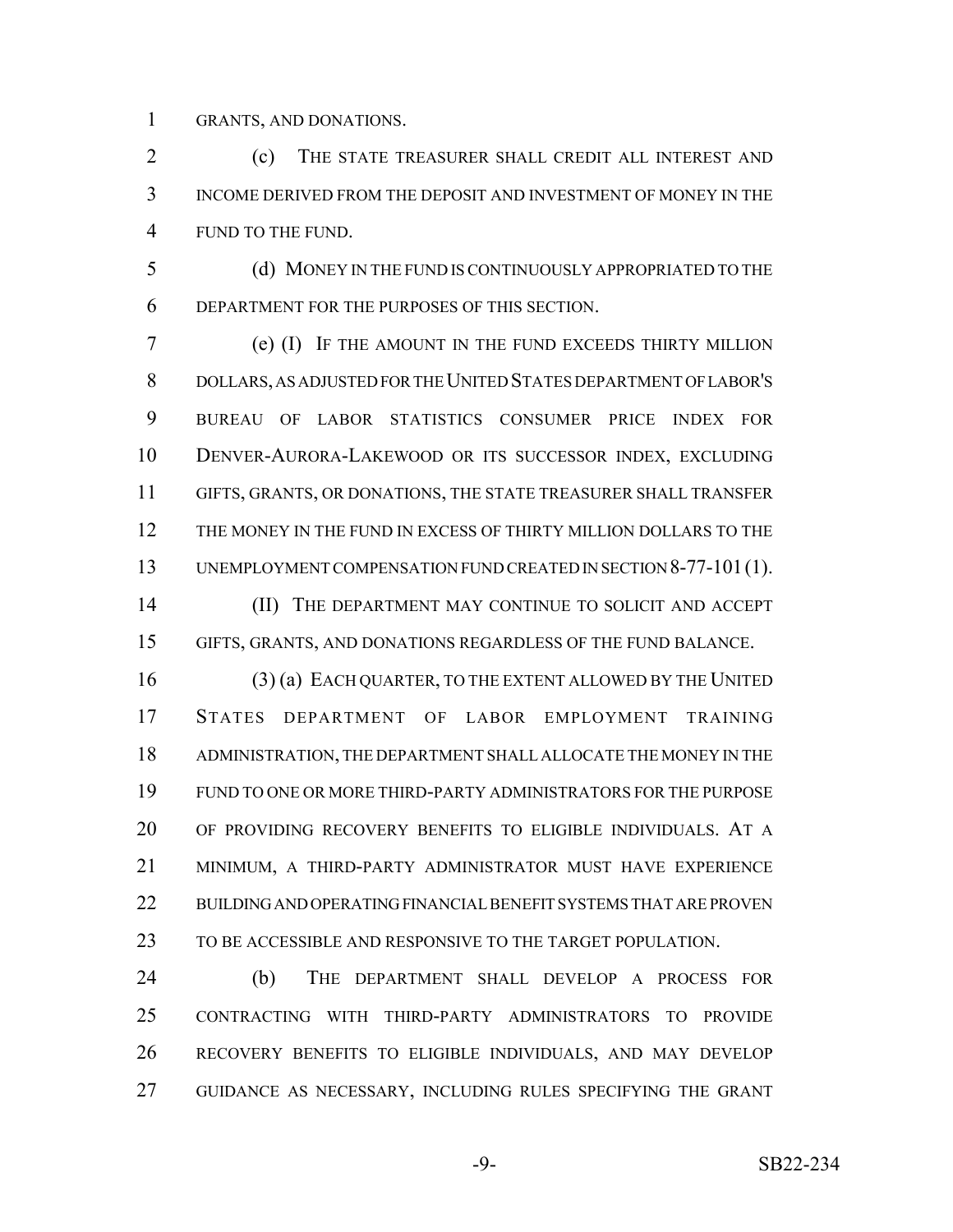PROCESS FOR THIRD-PARTY ADMINISTRATORS. THE DEPARTMENT SHALL SELECT A THIRD-PARTY ADMINISTRATOR WITHIN NINETY DAYS AFTER THE EFFECTIVE DATE OF THIS SECTION.

 (c) A THIRD-PARTY ADMINISTRATOR SELECTED PURSUANT TO SUBSECTION (2)(b) OF THIS SECTION SHALL, WITHIN ONE HUNDRED DAYS AFTER THE EFFECTIVE DATE OF THIS SECTION:

 (I) PROVIDE OUTREACH TO UNEMPLOYED INDIVIDUALS WHO MAY 8 BE ELIGIBLE FOR PAYMENTS THROUGH THE FUND;

 (II) SCREEN EACH APPLICANT FOR RECOVERY BENEFITS TO DETERMINE IF THE APPLICANT IS AN ELIGIBLE INDIVIDUAL; AND

(III) PAY RECOVERY BENEFITS TO ELIGIBLE INDIVIDUALS.

 (4) TO RECEIVE RECOVERY BENEFITS, AN ELIGIBLE INDIVIDUAL MUST APPLY TO A THIRD-PARTY ADMINISTRATOR WITH WHICH THE DIVISION HAS CONTRACTED.

 (5) (a) A THIRD-PARTY ADMINISTRATOR SHALL PAY EACH ELIGIBLE INDIVIDUAL WHO IS TOTALLY UNEMPLOYED IN ANY WEEK, WITH RESPECT TO THAT WEEK, RECOVERY BENEFITS AT A RATE OF FIFTY-FIVE PERCENT OF THE ELIGIBLE INDIVIDUAL'S AVERAGE WEEKLY WAGE AS DETERMINED FROM EARNINGS DATA PROVIDED TO THE THIRD-PARTY ADMINISTRATOR; EXCEPT THAT THE MAXIMUM WEEKLY PAYMENT AMOUNT MAY NOT EXCEED THE MAXIMUM WEEKLY BENEFIT AMOUNT FOR BENEFITS AS CALCULATED PURSUANT TO SECTION 8-73-102 (2).

 (b) IF THE RECOVERY BENEFIT AMOUNT IS NOT AN EVEN DOLLAR AMOUNT, THE THIRD-PARTY ADMINISTRATOR SHALL ROUND THE RECOVERY BENEFIT AMOUNT TO THE NEXT LOWER FULL DOLLAR AMOUNT. 26 (c) AN ELIGIBLE INDIVIDUAL MAY RECEIVE RECOVERY BENEFITS FOR A MAXIMUM OF THIRTEEN WEEKS DURING THE ELIGIBLE INDIVIDUAL'S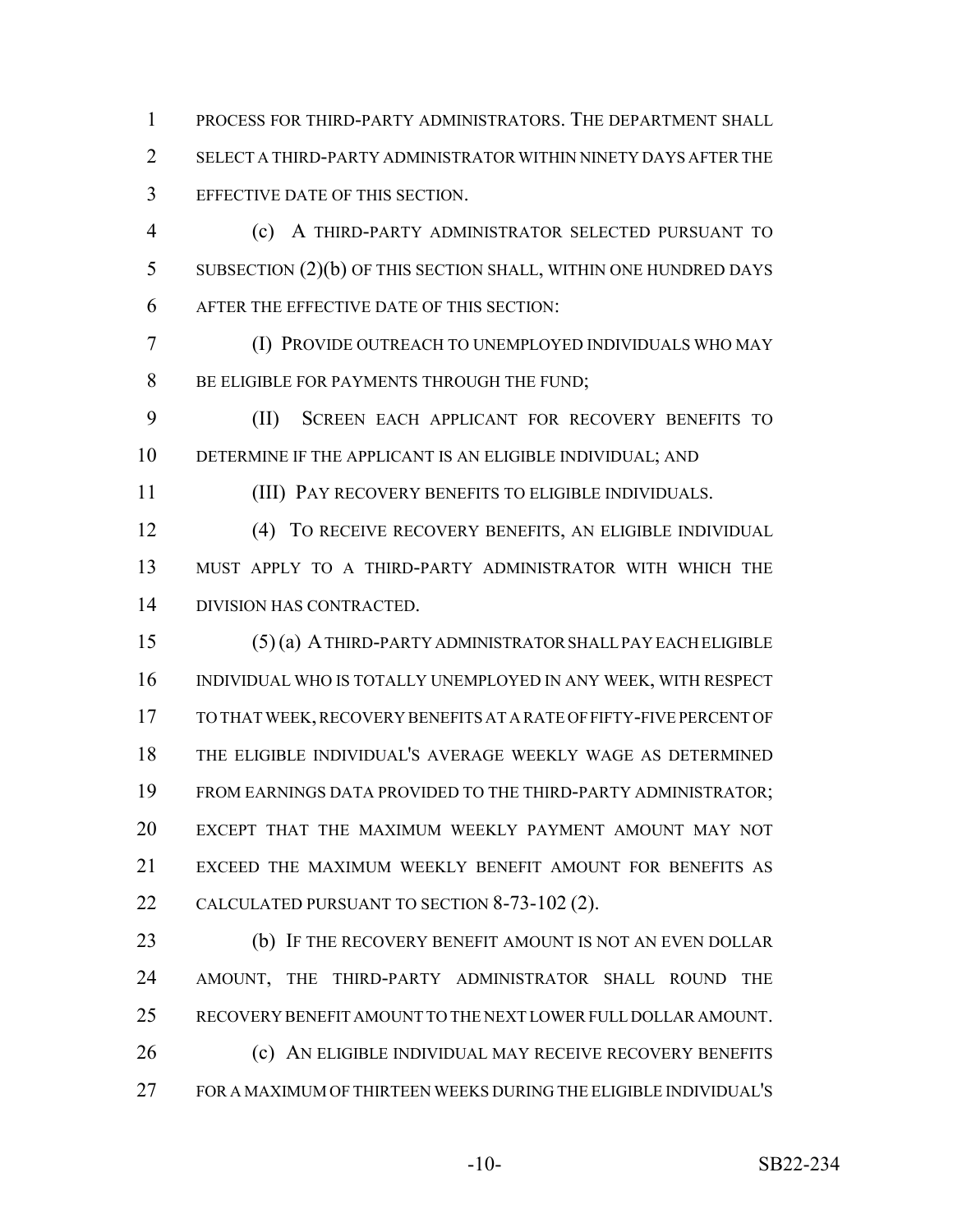PERIOD OF UNEMPLOYMENT.

 (6) IF THE FUND BALANCE IS BELOW FIVE HUNDRED THOUSAND DOLLARS, AS ADJUSTED FOR THE UNITED STATES DEPARTMENT OF LABOR'S BUREAU OF LABOR STATISTICS CONSUMER PRICE INDEX FOR DENVER-AURORA-LAKEWOOD OR ITS SUCCESSOR INDEX, A THIRD-PARTY ADMINISTRATOR SHALL SUSPEND PAYMENTS UNTIL THE BALANCE OF THE FUND IS EQUAL TO OR GREATER THAN FIVE HUNDRED THOUSAND DOLLARS. (7) (a) ALL PERSONAL INFORMATION AND DOCUMENTS COLLECTED ARE CONFIDENTIAL, EXEMPT FROM DISCLOSURE UNDER THE "COLORADO 10 OPEN RECORDS ACT", PART 2 OF ARTICLE 72 OF TITLE 24, AND MAY BE

 USED OR DISCLOSED ONLY FOR PURPOSES OF THIS SECTION, EXCEPT WHERE 12 NECESSARY TO COMPLY WITH A COURT ORDER.

(b) IN CARRYING OUT THE REQUIREMENTS OF THIS SECTION:

 (I) THE DEPARTMENT AND ANY CONTRACTED THIRD-PARTY ADMINISTRATOR SHALL ESTABLISH PROCEDURES AND SAFEGUARDS AGAINST UNAUTHORIZED ACCESS TO AND USE OF PERSONAL INFORMATION COLLECTED PURSUANT TO THIS SECTION BY ANY PERSON, OTHER THAN FOR 18 THE PURPOSE OF THIS SECTION; AND

 (II) A THIRD-PARTY ADMINISTRATOR SHALL NOT DISCLOSE THAT AN INDIVIDUAL HAS APPLIED FOR OR IS A RECIPIENT OF RECOVERY 21 BENEFITS TO ANY PERSON THAT IS NOT ADMINISTERING THE PROGRAM.

 **SECTION 5.** In Colorado Revised Statutes, 8-74-101, **add** (4) as follows:

 **8-74-101. Claims for benefits - employer-provided form required.** (4) AT THE TIME OF SEPARATION FROM AN EMPLOYER, THE EMPLOYER SHALL PROVIDE EACH EMPLOYEE, ON THE FORM CREATED BY THE DIVISION, INFORMATION REGARDING THE AVAILABILITY OF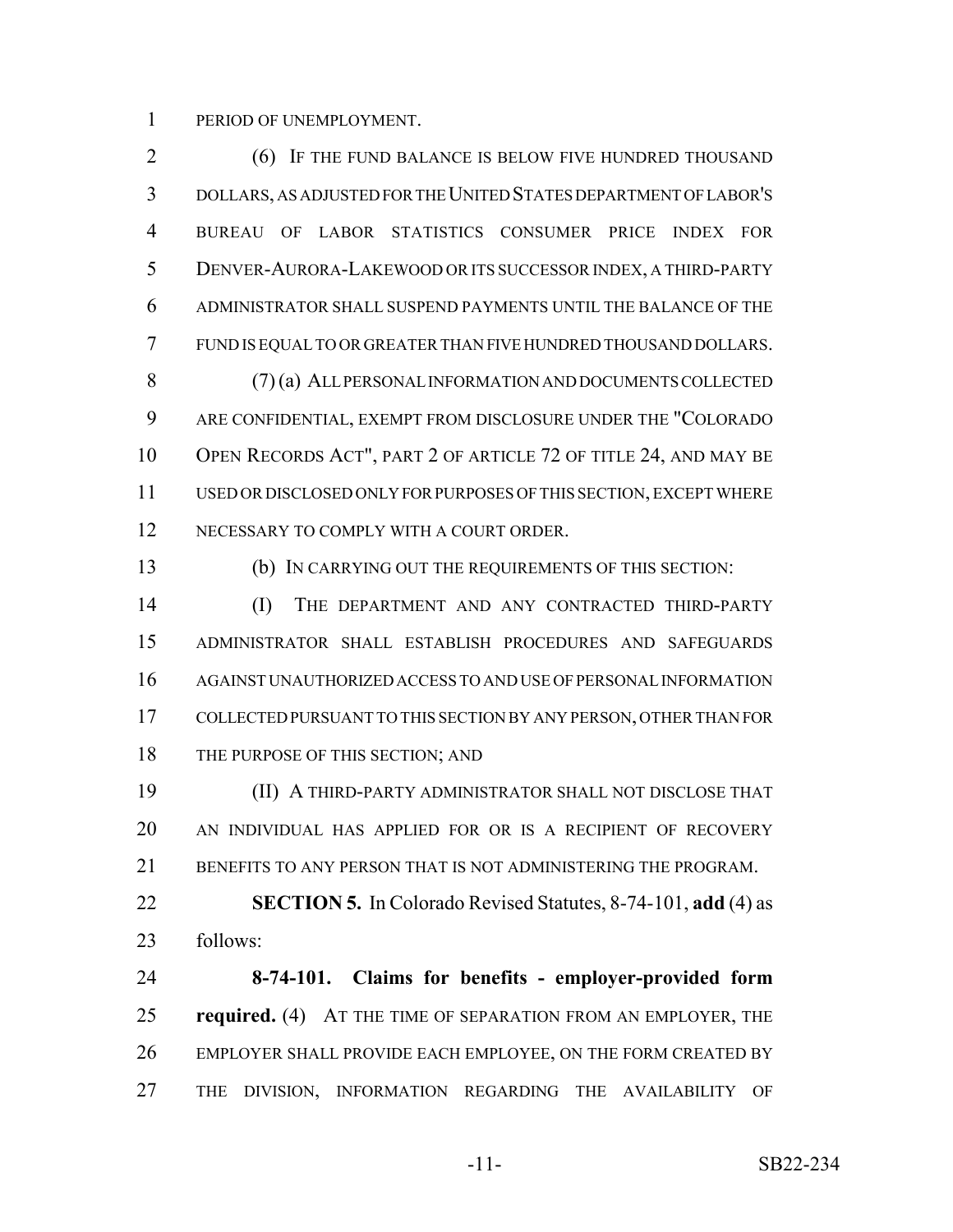UNEMPLOYMENT COMPENSATION BENEFITS. THE FORM MUST INCLUDE: (a) THE EMPLOYER'S NAME AND ADDRESS; (b) THE EMPLOYEE'S NAME AND ADDRESS; (c) THE EMPLOYEE'S SOCIAL SECURITY NUMBER OR OTHER IDENTIFICATION NUMBER; (d) THE EMPLOYEE'S START DATE, DATE OF LAST DAY WORKED, YEAR-TO-DATE EARNINGS, AND WAGES FOR THE LAST WEEK THE EMPLOYEE WORKED; AND (e) THE REASON THE EMPLOYEE SEPARATED FROM THE EMPLOYER. **SECTION 6.** In Colorado Revised Statutes, 8-76-102.5, **amend**  $(7)(c)$  as follows: **8-76-102.5. Rates effective upon fund solvency - repeal of prior rates - solvency surcharge - definitions - repeal.** (7) (c) (I) Notwithstanding subsection (7)(a) of this section, for the 15 calendar years 2021, and 2022, AND 2023, the division shall not assess a solvency surcharge on any employer. 17 (II) This subsection  $(7)(c)$  is repealed, effective January 1,  $\frac{2023}{c}$  2024. **SECTION 7.** In Colorado Revised Statutes, **add** 8-76-116 as follows: **8-76-116. Power to levy bond assessments - definition.** (1) AS USED IN THIS SECTION, "FUND" MEANS THE UNEMPLOYMENT 23 COMPENSATION FUND CREATED IN SECTION 8-77-101 (1). 24 (2) UPON RECEIVING THE CERTIFICATIONS SPECIFIED IN SECTION 25 8-71-103 (2), THE DIVISION, IN ADDITION TO THE OTHER POWERS GRANTED BY ARTICLES 70 TO 82 OF THIS TITLE 8, HAS POWER TO LEVY CERTAIN BOND ASSESSMENTS AS FOLLOWS: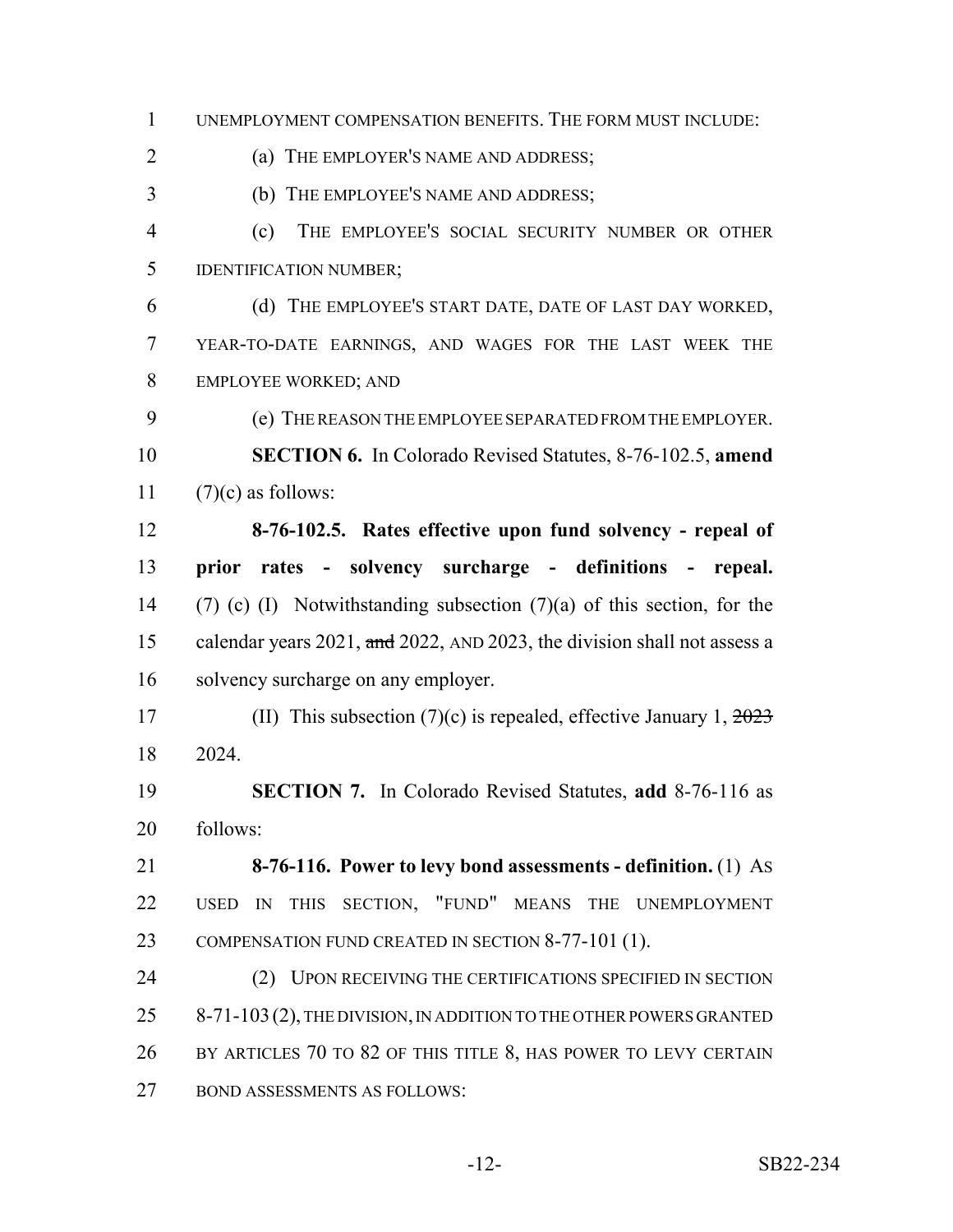(a) ALL BONDS AND NOTES ISSUED PURSUANT TO THIS SECTION ARE LIMITED OBLIGATIONS OF THE DIVISION, PAYABLE SOLELY FROM REVENUES GENERATED THROUGH THE LEVY BY THE AUTHORITY OF A BOND ASSESSMENT AGAINST EACH EMPLOYER, AS DEFINED IN SECTION 8-70-113, SUBJECT TO AN EXPERIENCE RATING UNDER ARTICLES 70 TO 82 OF THIS TITLE 8, IN AN AGGREGATE AMOUNT SUFFICIENT TO SATISFY SUBSECTION (2)(c) OF THIS SECTION OR FROM REVENUES GENERATED THROUGH THE LEVY BY THE DIVISION OF A BOND ASSESSMENT UNDER SECTION 8-71-103 9 (2)(d); FROM PAYMENTS FROM THE DIVISION OR MONEY APPLIED BY THE DIVISION UNDER SECTION 8-77-101 (1); FROM PROCEEDS DERIVED FROM THE SALE OF BONDS AND NOTES ISSUED UNDER THIS SECTION AND FROM THE EARNINGS ON THOSE PROCEEDS; AND FROM ALL MONEY AND SECURITIES IN ALL SPECIAL ACCOUNTS CREATED BY AND UNDER THE CONTROL OF THE DIVISION UNDER THIS SECTION. THE DIVISION SHALL COLLECT AND ADMINISTER THE BOND ASSESSMENT IN SUBSTANTIALLY THE SAME MANNER AS OTHER EMPLOYER PREMIUMS AND SURCHARGES REQUIRED UNDER ARTICLES 70 TO 82 OF THIS TITLE 8. SUBJECT TO ARTICLES 70 TO 82 OF THIS TITLE 8, THE ASSESSMENT DOES NOT APPLY TO THE COVERED EMPLOYERS OF THE STATE AND LOCAL GOVERNMENTS, TO THOSE NONPROFIT ORGANIZATIONS THAT ARE REIMBURSABLE EMPLOYERS, 21 OR TO POLITICAL SUBDIVISIONS ELECTING THE SPECIAL RATE.

 (b) THE DIVISION MAY DEPOSIT ALL OR ANY PORTION OF MONEY COLLECTED FROM ASSESSMENTS FOR PRINCIPAL-RELATED BOND REPAYMENT COSTS INTO THE FUND. THE PORTION OF THESE REVENUES DEPOSITED INTO THE FUND CONSTITUTES PART OF EACH EMPLOYER'S UNEMPLOYMENT INSURANCE CONTRIBUTIONS, AND THE DIVISION SHALL PAY AMOUNTS FROM THESE REVENUES FOR THE REPAYMENT OF THE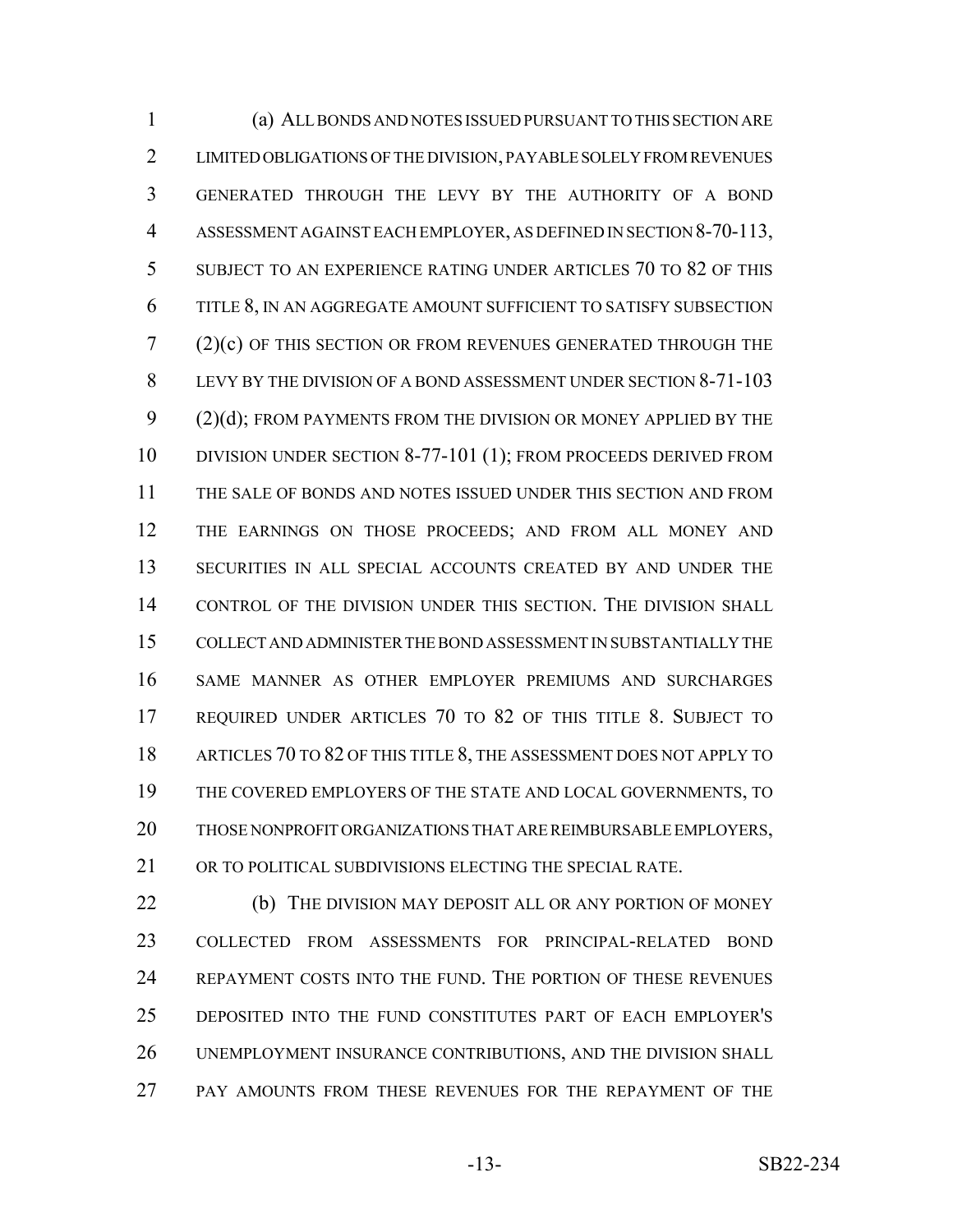1 PRINCIPAL OF BONDS ISSUED UNDER THIS SECTION OR SECTION 8-71-103 2  $(2)(d)$ .

 (c) THE LEVY MUST BE AT A RATE OR RATES THAT, WHEN APPLIED AGAINST THE TAXABLE WAGES OF THOSE EMPLOYERS SUBJECT TO THE BOND ASSESSMENT, WILL PRODUCE AN AMOUNT SUFFICIENT TO PAY ALL COSTS ASSOCIATED WITH OR OTHERWISE RELATING TO BONDS AND NOTES ISSUED PURSUANT TO THIS SUBSECTION (2), INCLUDING THE PRINCIPAL OF, AND INTEREST AND PREMIUM, IF ANY, ON, THE BONDS AND NOTES, THE COSTS OF BOND ISSUANCE AND ADMINISTRATION, OTHER RELATED FEES AND COSTS OF THE DIVISION, AND RESERVES THEREFOR.

 (d) EMPLOYERS SHALL SUBMIT BOND ASSESSMENTS DESCRIBED IN THIS SUBSECTION (2) ASSOCIATED WITH NONPRINCIPAL-RELATED BOND REPAYMENT COSTS IN THE SAME MANNER AS THE EMPLOYER'S NORMAL PREMIUMS AND SURCHARGES PAID UNDER ARTICLES 70 TO 82 OF THIS 15 TITLE 8, AND THE ASSESSMENTS ARE A LIEN UPON THE REAL AND PERSONAL PROPERTY OF AN EMPLOYER IN THE MANNER AND TO THE EXTENT SET FORTH IN SECTION 8-79-103. THE DIVISION SHALL DEPOSIT THE ASSESSMENTS INTO THE UNEMPLOYMENT BOND REPAYMENT ACCOUNT CREATED IN SECTION 8-77-103.5, AND SHALL, AFTER OFFSETTING THE DIVISION'S COSTS FOR COLLECTING AND ADMINISTERING THE BOND ASSESSMENTS, USE THIS MONEY ONLY FOR PAYMENT FROM TIME TO TIME TO ONE OR MORE SPECIAL ACCOUNTS CREATED BY AND UNDER THE 23 CONTROL OF THE ISSUER OF THE BONDS. THE ISSUER OF THE BONDS SHALL USE ALL MONEY ACCRUING IN A SPECIAL ACCOUNT ONLY TO PAY NONPRINCIPAL-RELATED BOND REPAYMENT COSTS DESCRIBED IN 26 SUBSECTION  $(2)(c)$  OF THIS SECTION, AND THE ISSUER OF THE BONDS SHALL PAY ANY MONEY REMAINING IN SUCH AN ACCOUNT AND NOT BE REQUIRED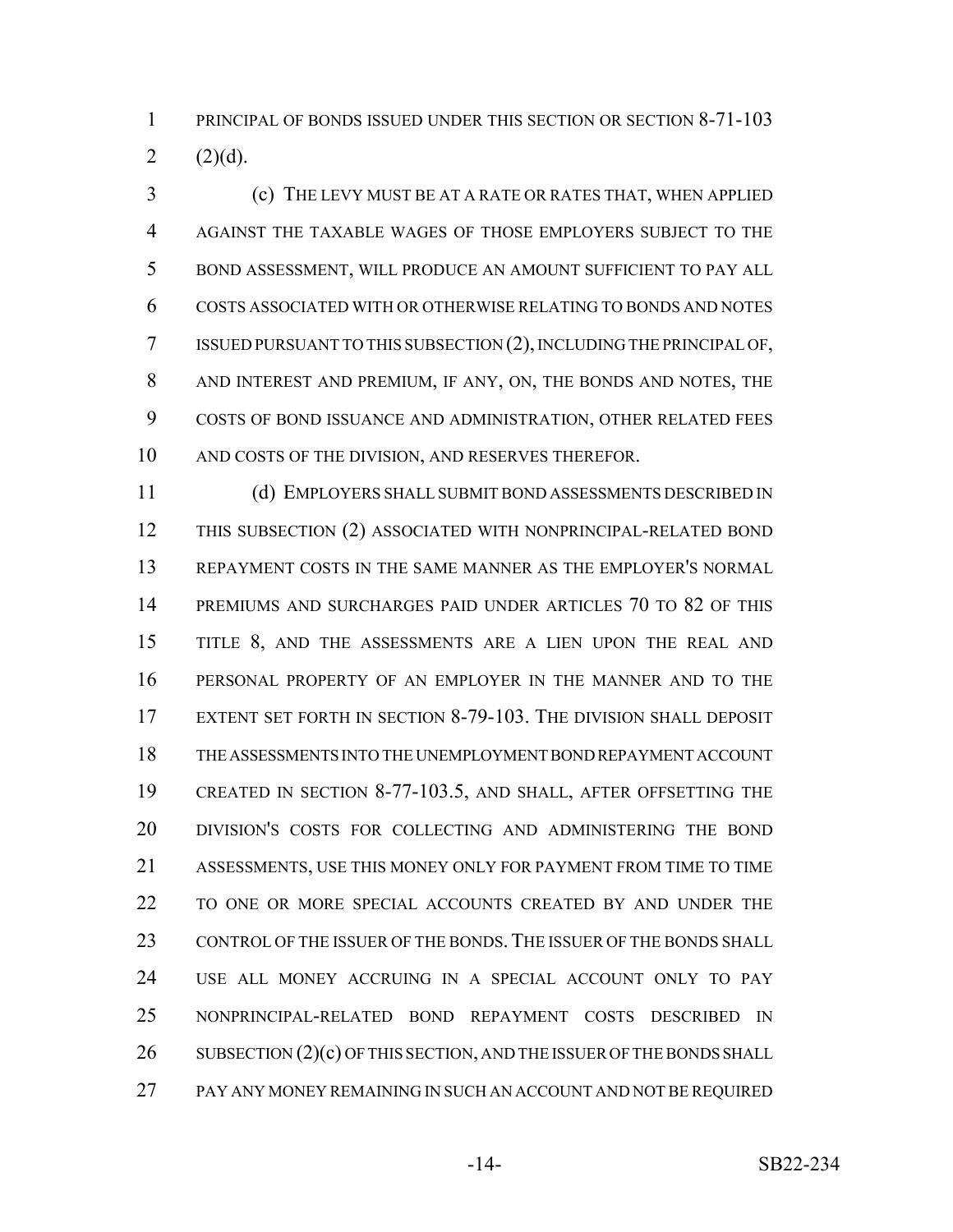TO PAY NONPRINCIPAL-RELATED BOND REPAYMENT COSTS TO THE 2 DIVISION FOR DEPOSIT IN THE FUND.

 (e) EMPLOYERS SHALL SUBMIT BOND ASSESSMENTS DESCRIBED IN THIS SUBSECTION (2) ASSOCIATED WITH PRINCIPAL-RELATED BOND REPAYMENT COSTS IN THE SAME MANNER AS THE EMPLOYER'S NORMAL PREMIUMS AND SURCHARGES PAID UNDER ARTICLES 70 TO 82 OF THIS TITLE 8, AND THE ASSESSMENTS ARE A LIEN UPON THE REAL AND PERSONAL PROPERTY OF AN EMPLOYER IN THE MANNER AND TO THE EXTENT SET FORTH IN SECTION 8-79-103.THE DIVISION MAY DEPOSIT ALL 10 OR ANY PORTION OF THE ASSESSMENTS INTO THE FUND. THE PORTION OF THE ASSESSMENTS DEPOSITED INTO THE FUND CONSTITUTE PART OF EACH EMPLOYER'S UNEMPLOYMENT INSURANCE CONTRIBUTIONS. BOND ASSESSMENTS DESCRIBED IN THIS SUBSECTION (2) ASSOCIATED WITH PRINCIPAL-RELATED BOND REPAYMENT COSTS ARE AVAILABLE FOR PAYMENT FROM TIME TO TIME TO ONE OR MORE SPECIAL ACCOUNTS CREATED BY AND UNDER THE CONTROL OF THE ISSUER OF THE BONDS.ALL MONEY ACCRUING IN A SPECIAL ACCOUNT FOR PRINCIPAL-RELATED BOND REPAYMENT COSTS CAN BE USED BY THE ISSUER OF THE BONDS ONLY TO PAY THE PRINCIPAL COSTS OF THE BONDS.

20 (3) THE DIVISION SHALL NOT ISSUE ITS BONDS AND NOTES UNTIL THE MONTHLY BALANCE IN THE FUND IS EQUAL TO OR LESS THAN 22 NINE-TENTHS OF ONE PERCENT OF THE TOTAL WAGES REPORTED BY RATABLE EMPLOYERS FOR THE CALENDAR YEAR, OR THE MOST RECENT AVAILABLE FOUR CONSECUTIVE QUARTERS PRIOR TO THE LAST COMPUTATION DATE, AND THE GOVERNOR, THE STATE TREASURER, AND THE EXECUTIVE DIRECTOR OF THE DEPARTMENT OF LABOR AND EMPLOYMENT HAVE EACH CERTIFIED IN WRITING TO THE DIVISION: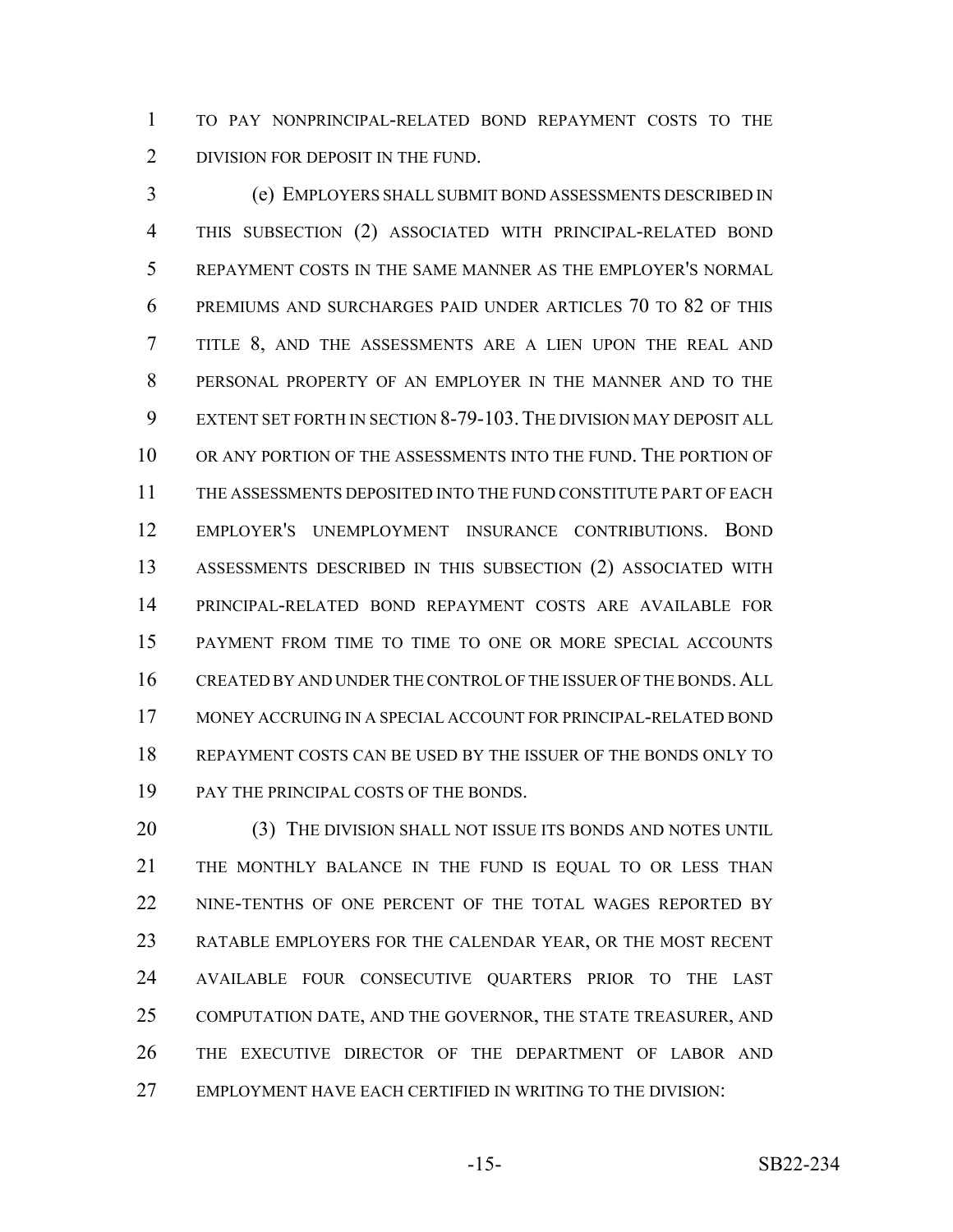(a) THAT OTHER FUNDING ALTERNATIVES TO THE ISSUANCE OF BONDS AND NOTES HAVE BEEN CONSIDERED AND THAT THE ISSUANCE OF SUCH BONDS AND NOTES IS THE MOST COST-EFFECTIVE MEANS FOR THE DIVISION TO MAINTAIN ADEQUATE BALANCES IN THE FUND OR TO REPAY 5 MONEY ADVANCED TO THE STATE PURSUANT TO 42 U.S.C. SEC. 1321;

 (b) THE AMOUNT OF MONEY REQUIRED TO MAINTAIN ADEQUATE BALANCES IN THE FUND OR TO REPAY MONEY ADVANCED TO THE STATE 8 PURSUANT TO 42 U.S.C. SEC. 1321, OR BOTH;

 (c) THE AMOUNT OF BONDS AND NOTES REQUIRED FOR THE 10 PURPOSES DESCRIBED IN SUBSECTION (2) OF THIS SECTION; AND

 (d) THE BOND ASSESSMENT RATE OR RATES, OR A FORMULA OR 12 OTHER PROCEDURE FOR DETERMINING SUCH RATE OR RATES, THAT WILL PRODUCE AN AMOUNT SUFFICIENT, TOGETHER WITH ANY OTHER MONEY AVAILABLE OR EXPECTED TO BE AVAILABLE, TO PAY ALL COSTS ASSOCIATED WITH OR OTHERWISE RELATING TO BONDS AND NOTES ISSUED PURSUANT TO SUBSECTION (2) OF THIS SECTION, INCLUDING THE PRINCIPAL OF, AND INTEREST AND PREMIUM, IF ANY, ON, THE BONDS AND NOTES, THE COSTS OF BOND ISSUANCE AND ADMINISTRATION, AND ANY OTHER RELATED FEES AND COSTS OF THE DIVISION, AND RESERVES THEREFOR.

 **SECTION 8.** In Colorado Revised Statutes, 8-77-103, **add** (3) as follows:

 **8-77-103. Advances from federal unemployment trust fund - title XII repayment fund.** (3) (a) THE TITLE XII REPAYMENT FUND, 24 REFERRED TO IN THIS SUBSECTION  $(3)$  as the "fund", is hereby created 25 IN THE STATE TREASURY. THE FUND CONSISTS OF MONEY TRANSFERRED BY THE STATE TREASURER PURSUANT TO SECTION 24-75-227 (3.5) AND ANY OTHER MONEY THAT THE GENERAL ASSEMBLY MAY APPROPRIATE OR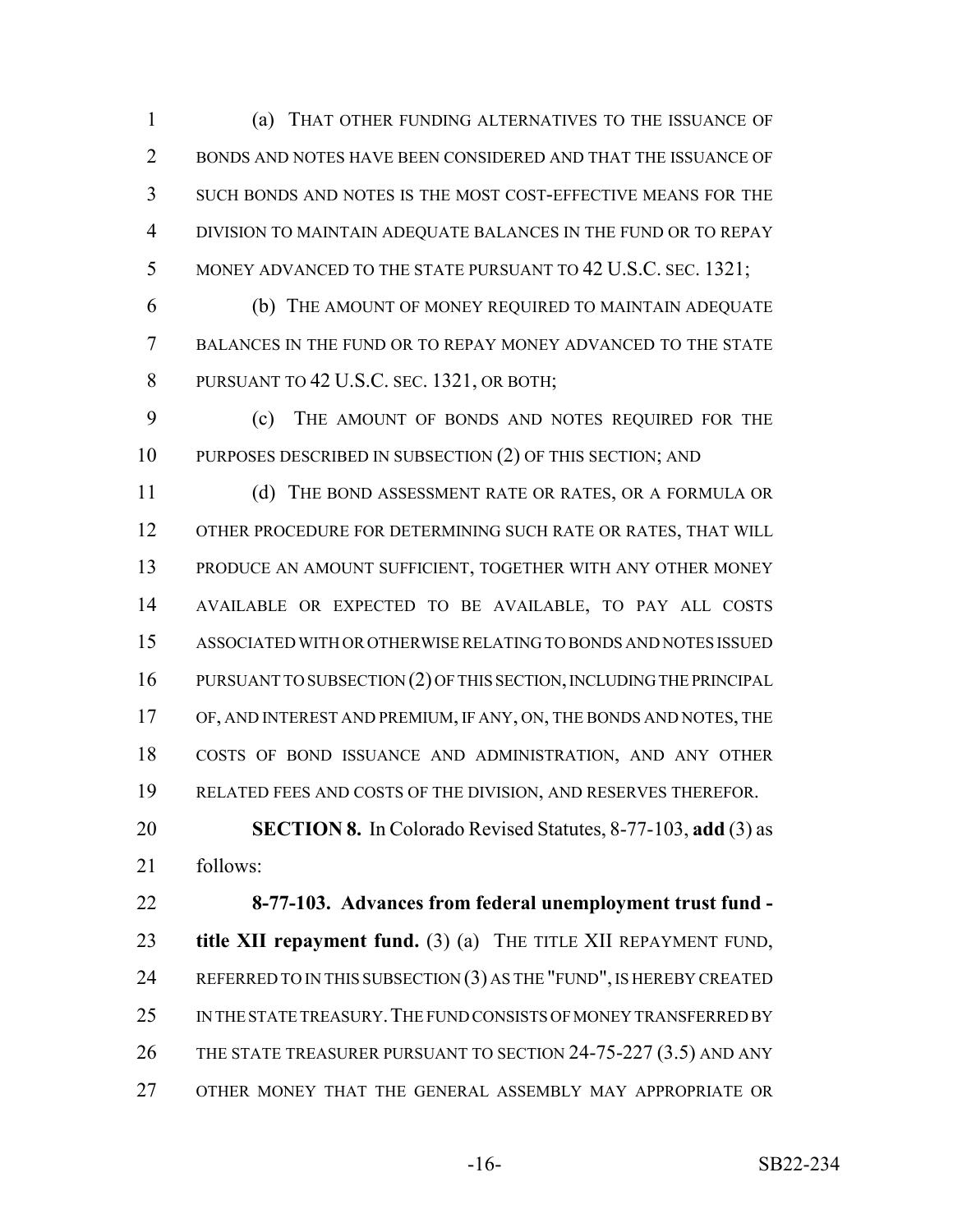TRANSFER TO THE FUND.

 (b) THE STATE TREASURER SHALL CREDIT ALL INTEREST AND INCOME DERIVED FROM THE DEPOSIT AND INVESTMENT OF MONEY IN THE FUND TO THE FUND.

 (c) MONEY IN THE FUND IS CONTINUOUSLY APPROPRIATED TO THE DIVISION TO REPAY FEDERAL ADVANCES RECEIVED PURSUANT TO THIS SECTION AND ANY INTEREST OWING ON SUCH ADVANCES.

8 (d) THE REPAYMENT OF FEDERAL ADVANCES IS AN ALLOWABLE USE OF THE MONEY RECEIVED BY THE STATE UNDER THE FEDERAL "AMERICAN RESCUE PLAN ACT OF 2021", PUB.L. 117-2, AS SPECIFIED IN 11 31 CFR 35.6 (b)(3)(ii)(A)(10)(ii).

 (e) THE DIVISION SHALL COMPLY WITH THE COMPLIANCE, REPORTING, RECORD-KEEPING, AND PROGRAM EVALUATION 14 REQUIREMENTS ESTABLISHED BY THE OFFICE OF STATE PLANNING AND BUDGETING AND THE STATE CONTROLLER IN ACCORDANCE WITH SECTION 24-75-226 (5).

 **SECTION 9.** In Colorado Revised Statutes, **amend** 8-77-103.5 as follows:

 **8-77-103.5. Issuance of unemployment revenue bonds and notes - unemployment bond repayment account - creation.** (1) The executive director of the department of labor and employment is authorized to request THE STATE TREASURER, AS ADVISOR TO THE DIVISION, OR the Colorado housing and finance authority, AS ISSUING MANAGER, to issue such bonds and notes as are necessary to maintain adequate balances in the unemployment compensation fund or to repay 26 moneys MONEY advanced to the state from the federal unemployment 27 trust fund, or both. Such requests shall be made in accordance with the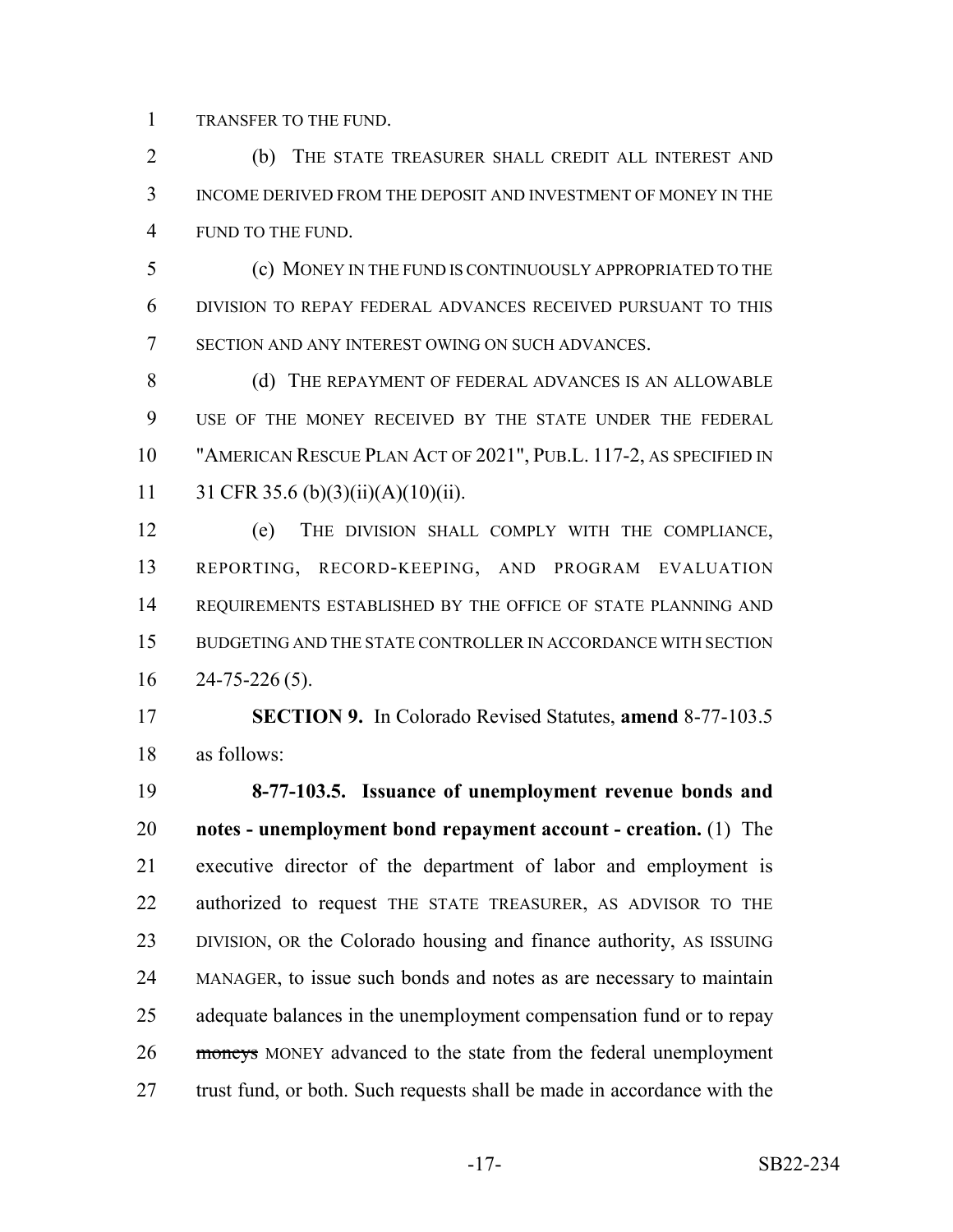1 provisions of section 24-36-121 OR 29-4-710.7. C.R.S.

 (2) There is hereby created the unemployment bond repayment account, which shall be credited with bond assessments for nonprincipal-related bond costs collected on behalf of THE STATE TREASURER UNDER SECTION 24-36-121 OR the Colorado housing and 6 finance authority under section 29-4-710.7  $C.R.S.,$  or by the division under section 8-71-103. After the division's costs have been deducted 8 from the bond repayment account, moneys MONEY in the fund shall be paid to the account or accounts maintained by THE STATE TREASURER UNDER SECTION 24-36-121 OR the Colorado housing and finance authority 11 under section 29-4-710.7  $C.R.S.,$  or by the division with respect to bonds issued under section 8-71-103.

 **SECTION 10.** In Colorado Revised Statutes, 8-77-109, **amend** 14  $(1)(b)$  and  $(2)(a)$  introductory portion as follows:

 **8-77-109. Employment support fund - employment and training technology fund - created - uses - repeal.** (1) (b) There is hereby established the employment support fund. This fund consists of 18 the first  $0.00145$  assessed as part of each employer's premium under section 8-76-102.5 (3)(a).

20 (2) (a) The state treasurer shall credit the moneys MONEY collected pursuant to this section to the employment support fund created in 22 subsection (1) of this section; EXCEPT THAT, TO THE EXTENT ALLOWED BY THE UNITED STATES DEPARTMENT OF LABOR EMPLOYMENT TRAINING 24 ADMINISTRATION, THE STATE TREASURER SHALL CREDIT .00035 OF EACH 25 EMPLOYER'S PREMIUM UNDER SECTION 8-76-102.5 (3)(a) TO THE BENEFIT RECOVERY FUND CREATED IN SECTION 8-73-116, UP TO A MAXIMUM OF FIFTEEN MILLION DOLLARS EACH YEAR. AT THE END OF THE STATE FISCAL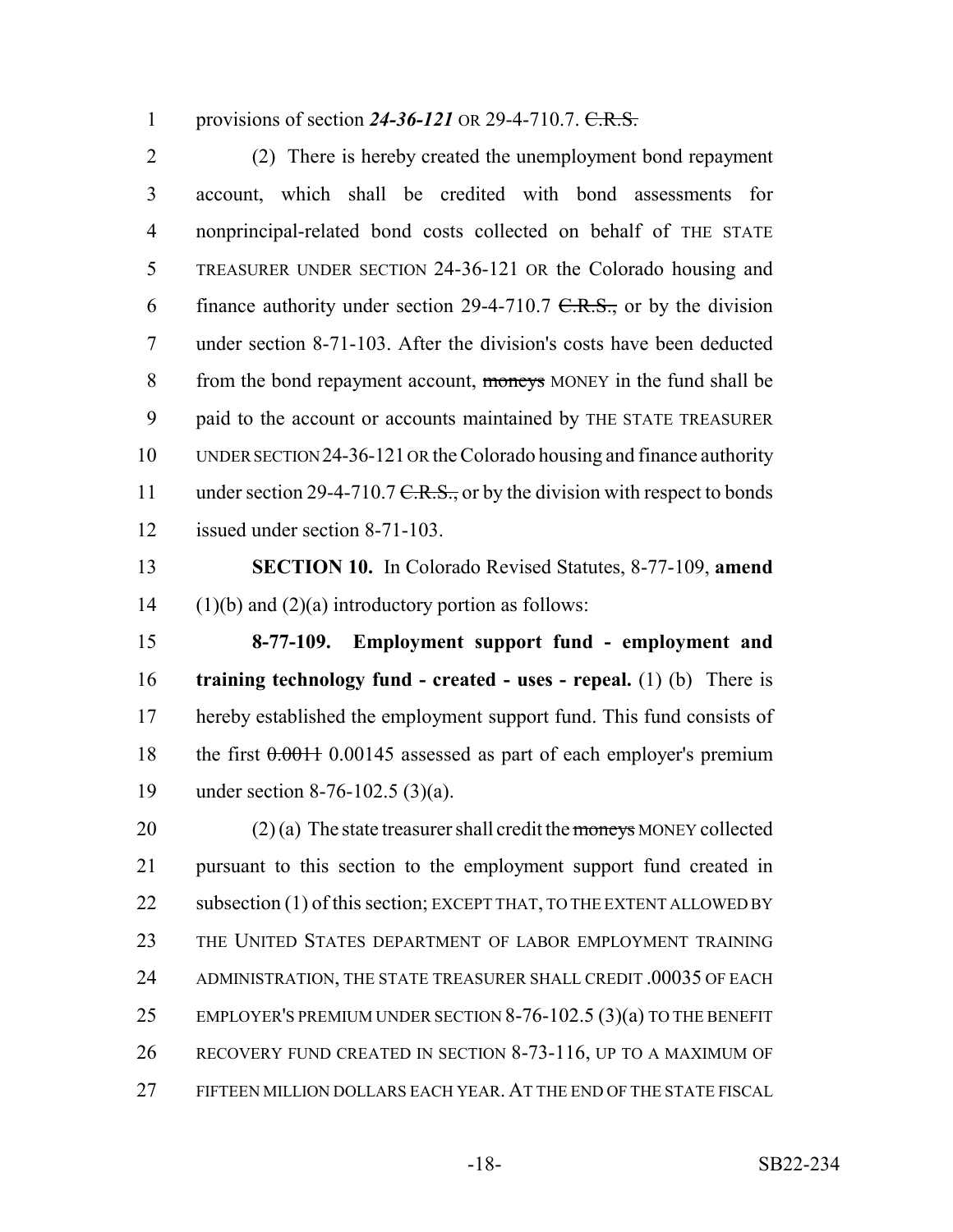YEAR, ANY MONEY IN THE EMPLOYMENT SUPPORT FUND THAT EXCEEDS 2 THE TOTAL OF A .0011 ASSESSED AS PART OF EACH EMPLOYER'S PREMIUM PLUS SEVENTEEN MILLION DOLLARS SHALL BE TRANSFERRED BY THE STATE TREASURER TO THE UNEMPLOYMENT COMPENSATION FUND CREATED IN SECTION 8-77-101(1). The general assembly shall appropriate the moneys MONEY in the employment support fund annually to the department of labor and employment:

 **SECTION 11.** In Colorado Revised Statutes, 8-81-101, **amend** 9 (4)(a)(I) and (4)(a)(II); and **add** (4)(a)(I.5) and (4)(e) as follows:

 **8-81-101. Penalties.** (4) (a) (I) Any person who has received any 11 sum as benefits under articles 70 to 82 of this title to which he TITLE 8 TO 12 WHICH THE PERSON was not entitled shall MAY be required to repay such amount to the division for the fund. Such sum shall be collected in the 14 manner provided in section 8-79-102; except that the division may waive the repayment of an overpayment if the division determines such repayment to be inequitable. REPAYMENT IS INEQUITABLE WHEN:

 (A) THE PERSON WHO RECEIVED THE OVERPAYMENT IS RECEIVING OR HAS RECEIVED ANY OF THE FOLLOWING PUBLIC ASSISTANCE BENEFITS IN THE TWELVE MONTHS PRIOR TO THE DIVISION PROVIDING NOTICE TO THE PERSON OF THE OVERPAYMENT: FEDERAL SUPPLEMENTAL NUTRITION ASSISTANCE PROGRAM BENEFITS, TEMPORARY ASSISTANCE TO NEEDY FAMILIES BENEFITS, FEDERAL SUPPLEMENTAL SECURITY INCOME, SOCIAL SECURITY DISABILITY BENEFITS, MEANS-TESTED LEGAL AID SERVICES; BENEFITS FROM THE LOW-INCOME ENERGY ASSISTANCE PROGRAM 25 CREATED IN SECTION 26-2-122.5, FEDERAL OR STATE EARNED INCOME TAX CREDITS, FREE OR REDUCED-PRICE SCHOOL LUNCH BENEFITS, PUBLIC OR SUBSIDIZED HOUSING BENEFITS, MEDICAID BENEFITS UNDER THE MEDICAL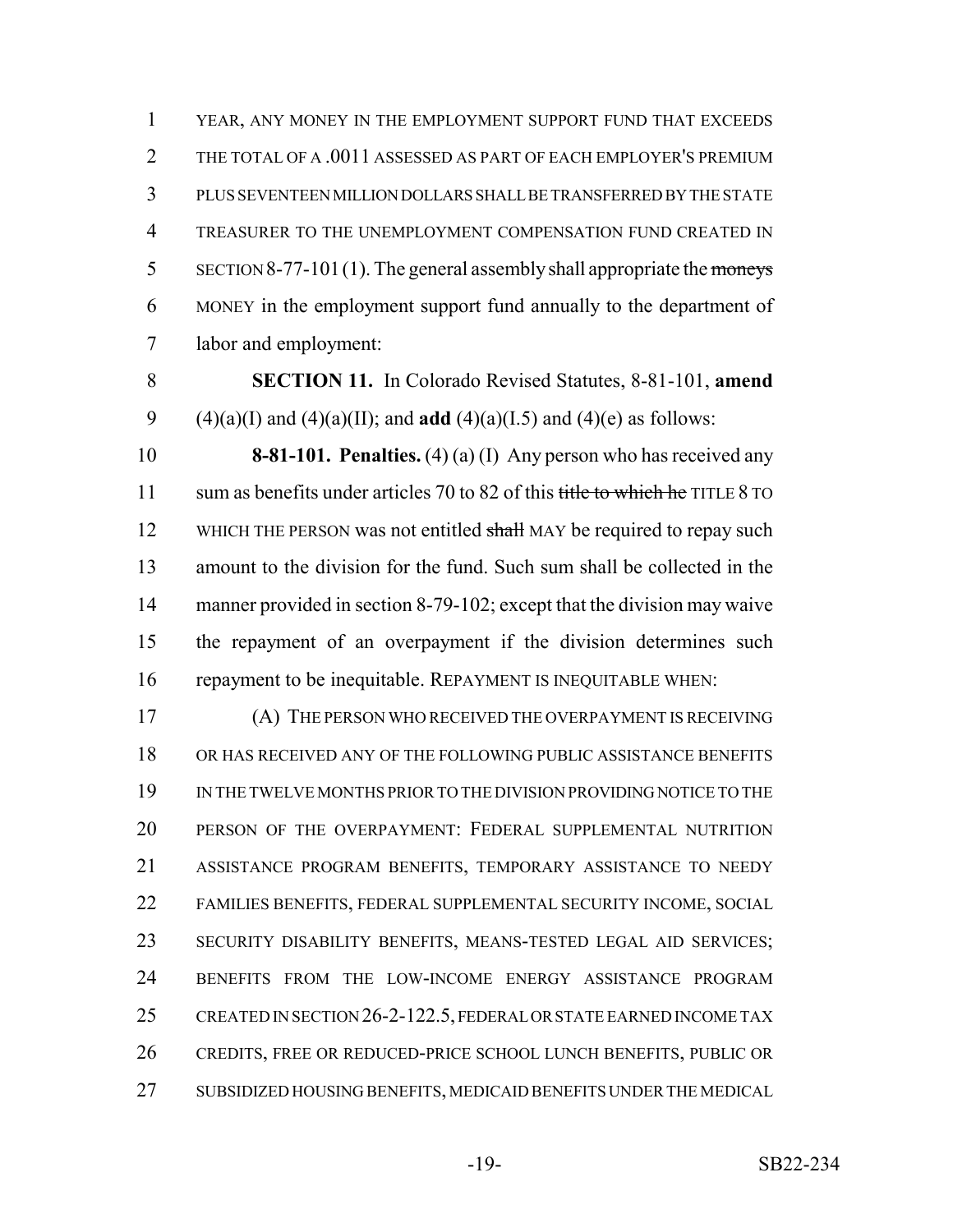ASSISTANCE PROGRAM, ARTICLES 4 TO 6 OF TITLE 25.5, OR MEDICARE BENEFITS;

 (B) THE PERSON'S HOUSEHOLD INCOME, EXCLUSIVE OF PUBLIC ASSISTANCE BENEFITS, DURING THE THREE MONTHS PRIOR TO THE OVERPAYMENT DETERMINATION, WAS AT OR BELOW FOUR TIMES THE FEDERAL POVERTY GUIDELINES DETERMINED BY THE UNITED STATES DEPARTMENT OF HEALTH AND HUMAN SERVICES UNDER THE AUTHORITY 8 OF 42 U.S.C. SEC. 9902 (2);

 (C) THE PERSON NEEDS MUCH OF THE PERSON'S CURRENT INCOME TO MEET ORDINARY AND NECESSARY LIVING EXPENSES AND LIABILITIES, 11 INCLUDING HOUSING, FOOD, SCHOOL LOANS, CHILD CARE, OUTSTANDING LOAN AND CREDIT CARD BALANCES, TRANSPORTATION, AND MEDICAL EXPENSES;

 (D) DUE TO THE NOTICE THAT THE BENEFIT PAYMENT WOULD BE MADE OR BECAUSE OF THE INCORRECT PAYMENT THE PERSON EITHER RELINQUISHED A VALUABLE RIGHT OR CHANGED POSITIONS FOR THE WORSE, INCLUDING IF: THE PERSON INCURRED A FINANCIAL OBLIGATION, SUCH AS A LEASE, BASED ON BENEFIT PAYMENTS THAT THE PERSON RECEIVED; THE PERSON RELIED ON THE BENEFIT PAYMENT AND TOOK OUT A LOAN, IN WHICH THE PERSON HAS ALREADY INVESTED THE BENEFIT PAYMENT RECEIVED AND REPAYMENT OF THE OVERPAYMENT WILL CAUSE 22 THE PERSON TO DEFAULT ON THE LOAN, RESULTING IN CRIMINAL OR CIVIL ACTIONS; OR THE PERSON DECLINED OTHER FINANCIAL ASSISTANCE 24 BECAUSE THE PERSON RECEIVED BENEFITS UNDER ARTICLES 70 TO 82 OF THIS TITLE 8 AND THOUGHT THE PERSON WOULD NOT NEED ADDITIONAL 26 FINANCIAL ASSISTANCE FROM OTHER SOURCES;

(E) THE OVERPAYMENT WAS CAUSED, AT LEAST IN PART, BY AN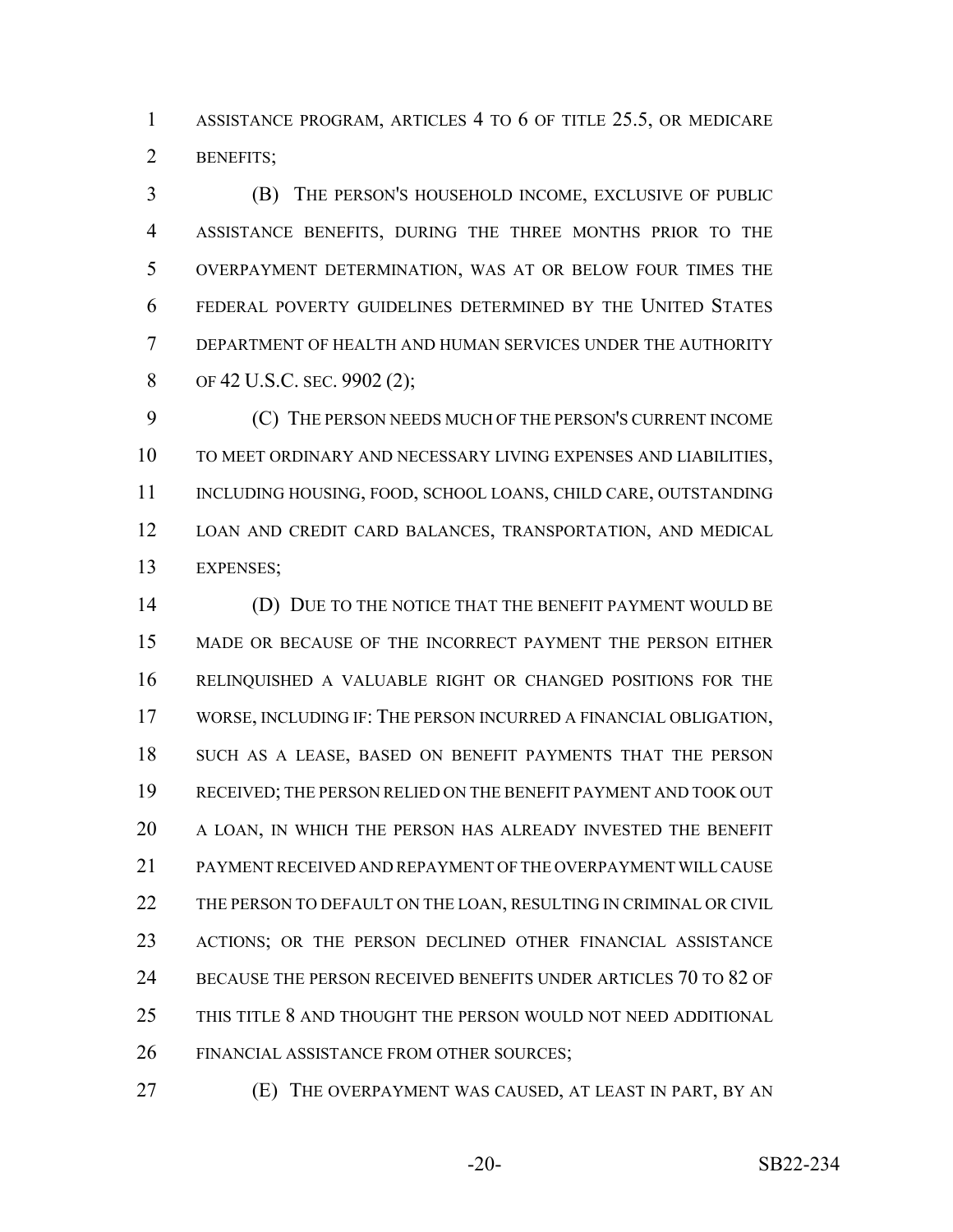ERROR BY THE DIVISION OR BY THE PERSON'S RELIANCE ON THE DIVISION'S PUBLICIZED INFORMATION OR GUIDANCE THAT WAS LATER DETERMINED TO BE ERRONEOUS; OR

 (F) ANY OTHER REASON THE DIVISION FINDS SUFFICIENT TO ESTABLISH THAT REPAYMENT WOULD BE INEQUITABLE.

 (I.5) THE DIVISION SHALL, TO THE EXTENT POSSIBLE, REVIEW AND WAIVE THE REPAYMENT OF AN OVERPAYMENT AT THE TIME THE OVERPAYMENT IS DETERMINED IF THE DIVISION HAS SUFFICIENT INFORMATION TO DETERMINE THAT THE REPAYMENT WOULD BE INEQUITABLE.IF THE DIVISION DOES NOT HAVE SUFFICIENT INFORMATION 11 IN ITS POSSESSION TO MAKE SUCH A DETERMINATION, THE DIVISION SHALL NOTIFY THE PERSON OF THE RIGHT TO REQUEST A WAIVER OF THE OVERPAYMENT AND THE PROCESS FOR SUCH A REQUEST. THE DIVISION SHALL ACCEPT COPIES OF RELEVANT BILLS, RECEIPTS, AWARD LETTERS, BANK STATEMENTS, AND ALL OTHER REASONABLE FORMS OF PROOF THAT REPAYMENT WOULD BE INEQUITABLE. IF A PERSON CANNOT PROVIDE DOCUMENTATION, THE DIVISION SHALL ACCEPT AS SUFFICIENT PROOF A WRITTEN STATEMENT SIGNED BY THE PERSON SEEKING TO WAIVE THE OVERPAYMENT ATTESTING TO THE FACTS AT ISSUE.

 $\qquad$  (II) (A) If any person receives an overpayment because of his or 21 her THE PERSON's false representation or willful failure to disclose a material fact, inequitability must not be a consideration in any civil, administrative, or criminal action, and the person shall pay to the division 24 the total amount of the overpayment plus a sixty-five percent monetary penalty. Of the monetary penalty, the division shall pay twenty-three percent into the unemployment compensation fund, created in section 8-77-101, and the remainder into the unemployment revenue fund,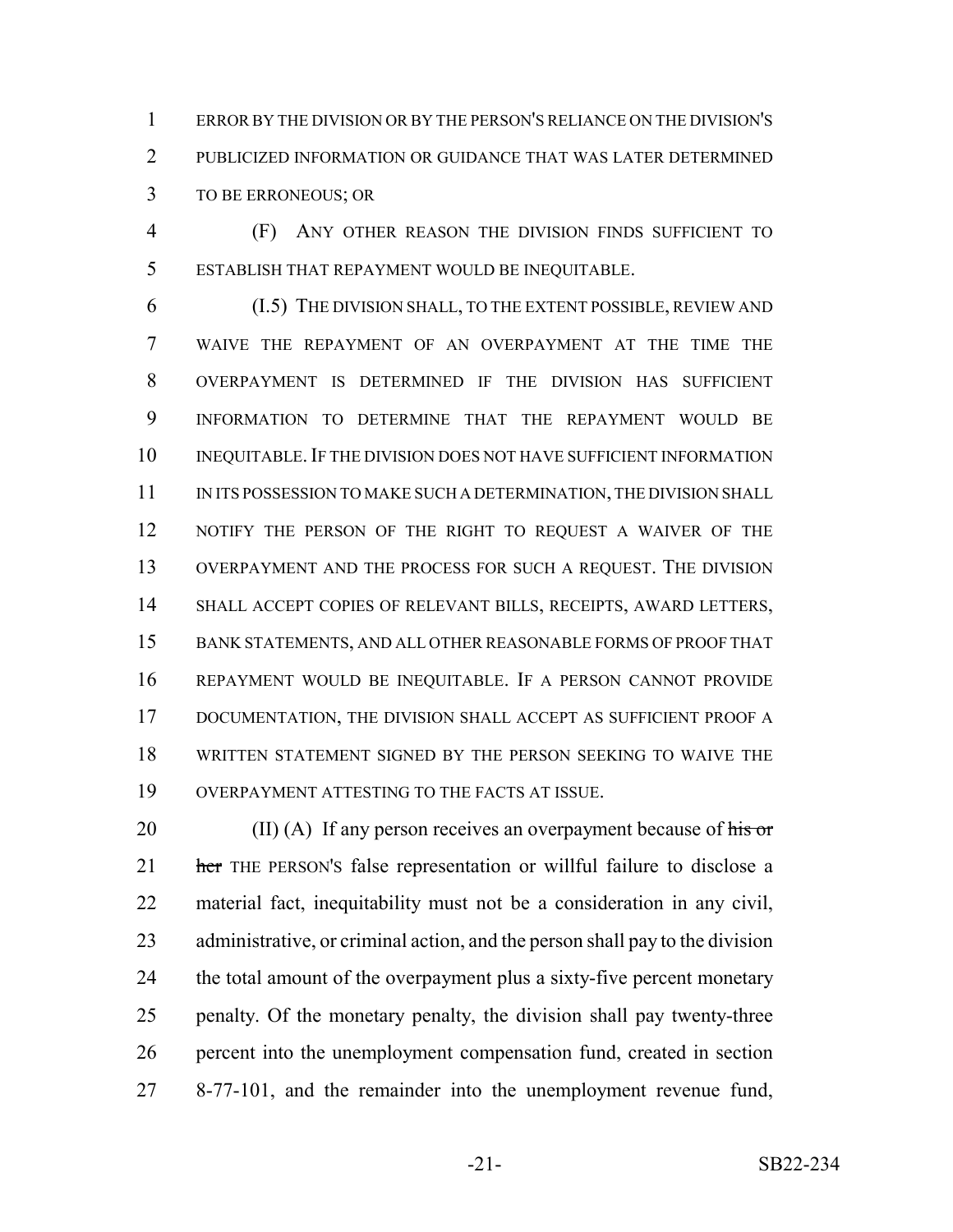created in section 8-77-106. In addition, the person may be denied benefits, when otherwise eligible, for a four-week period for each one-week period in which the person filed claims for or received benefits 4 to which he or she THE PERSON was not entitled. The provisions of section 5 13-80-108 (9)  $C.R.S.,$  shall be used for determining when an offense is 6 committed for the purposes of this subparagraph (II) SUBSECTION 7 (4)(a)(II). FOR PURPOSES OF THIS SUBSECTION  $(4)(a)(II)$ , A PERSON HAS NOT RECEIVED AN OVERPAYMENT BECAUSE OF THE PERSON'S FALSE REPRESENTATION OR WILLFUL FAILURE TO DISCLOSE A MATERIAL FACT IF: THE PERSON PROVIDED ALL INFORMATION REQUESTED BY THE DIVISION CORRECTLY, BUT THE DIVISION FAILED TO TAKE APPROPRIATE ACTION WITH THAT INFORMATION OR TOOK DELAYED ACTION WHEN DETERMINING OR REDETERMINING ELIGIBILITY; THE PERSON PROVIDED INCORRECT INFORMATION DUE TO CONFLICTING, CHANGING, OR CONFUSING INFORMATION OR INSTRUCTIONS FROM THE DIVISION; THE PERSON WAS UNABLE TO REACH THE DIVISION DESPITE THE PERSON'S BEST EFFORTS TO INQUIRE OR CLARIFY WHAT INFORMATION THE PERSON NEEDED TO PROVIDE, OR EXPERIENCED OTHER SIMILAR BARRIERS, INCLUDING THAT IT WAS THE PERSON'S FIRST TIME APPLYING FOR OR RECEIVING UNEMPLOYMENT BENEFITS, OR THE PERSON EXPERIENCED LANGUAGE, EDUCATION, OR LITERACY BARRIERS; OR THE PERSON'S EMPLOYER 22 PROVIDED THE PERSON WITH INCORRECT OR UNTIMELY INFORMATION OR 23 DID NOT TIMELY REPORT FACTS.

 (e) THE DIVISION SHALL NOT ATTEMPT TO RECOVER AN OVERPAYMENT UNTIL THERE IS A FINAL DETERMINATION THAT THE DEBT 26 IS IN FACT OWED AND ALL APPEALS ARE EXHAUSTED. THE DIVISION SHALL NOT ATTEMPT TO RECOVER AN OVERPAYMENT WHEN THERE IS A PENDING